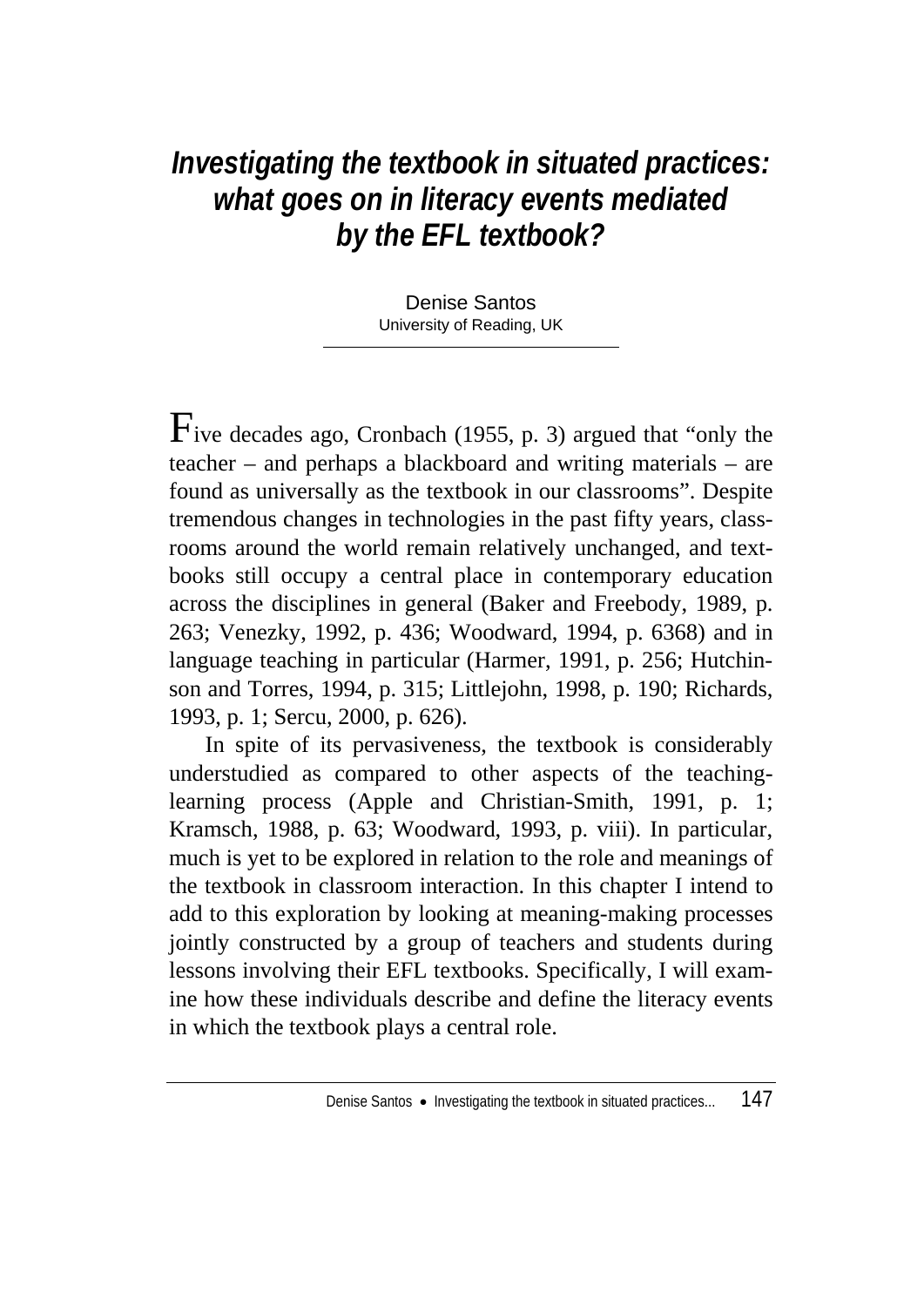In order to develop my argument I will organise this chapter as follows. First, I will provide a brief outline of how textbooks have tended to be researched in ELT in order to argue that, although we know a lot about the textbook as text and as a material object, we do not know much about the ways people engage in interaction with and through their textbooks; nor do we know much about the meanings these individuals co-construct about the textbook during these interactions. I will then explain how I will frame my analysis on theoretical grounds. After that I then move on to the empirical work, first describing the context of my investigation and then developing the analysis proper. I conclude this article by discussing the epistemological implications of my approach and by offering a few more practical, pedagogical applications arising from my claims.

### **Research into textbooks in ELT**

In ELT, the debate surrounding the textbook dates back at least thirty years and one popular strand of this discussion has revolved about the "pros" and "cons" of textbooks (Allwright, 1981; O'Neill, 1982; Richards, 1993; 2001, p. 254-256). Although illuminating in the sense of bringing important issues to the surface, this discussion is not very helpful in terms of enhancing our understanding of what the textbook actually means to teachers and learners engaged in educational practices.

A different and perhaps mainstream approach to investigations into the textbook involves content analyses of linguistic and/or ideological elements present in the text (e.g., Holmes 1988 on the presentation of doubt and certainty; Williams 1988 on the language in business English textbooks; Wong 2002 on the openings of telephone conversations in ESL textbooks). Guiding these investigations is the notion that the language presented in textbooks should mirror "real-life" language and this assumption, in turn, is related to an important debate involving the definition and the role both of "authenticity" and of what is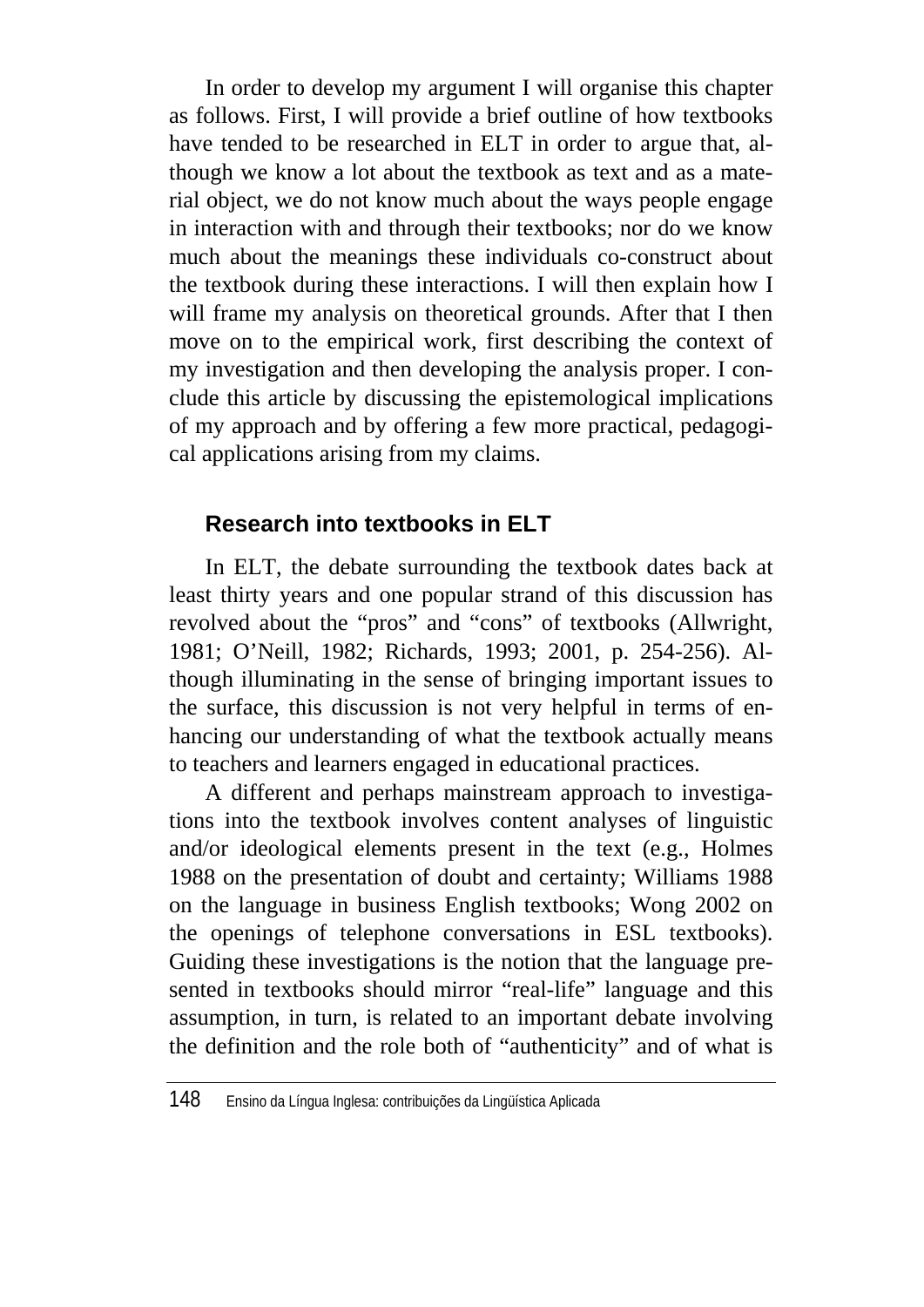the "native speaker" of English (issues which I will not develop here for space constraints).

Presentation and representation of language in ELT textbooks have also been looked at in a number of studies through the use of checklists (e.g. Ewer and Boys, 1981; Hamp-Lyons and Heasley, 1984; Hyland, 1994) and this method has also been employed in investigations into pedagogical practices present in ELT materials (e.g., Jacobs and Ball, 1996; Tomlinson, 1999).

Although these studies (and many similar ones carried out in different disciplines) have uncovered important issues regarding the presentation (and representation) of knowledge and learning, this not the stance adopted in this study. Elsewhere (Santos, 2002, p. 37) I have argued that content analyses of textbooks can reveal important assumptions these materials make about the world, about the discipline and about teaching-and-learning, but that it is impossible to predict, from these analyses only, how teachers and students will make sense of these messages.

Investigations of textbooks in the classroom have been advocated by some (e.g., Gilbert, 1989, p. 70; Hutchinson and Torres, 1994, p. 326; Nunan, 1991, p. 211; Tomlinson, 1998, p. 261; van Dijk, 1981, p. 16; Venezky, 1992, p. 436) but they are rarely put into practice. Motivations for this type of approach vary in the literature on textbooks across different disciplines. The mainstream goal is to assess how much time of classroom interaction is dedicated to the textbooks (see Johnsen 1993, p. 162- 183 for a review). Others (e.g. Alverman and Commeyras, 1994; Gaskins *et al*., 1994) have looked at textbooks in the classroom in an attempt to offer frameworks as to how teachers and/or students should orient their talk about textbooks. Particular relevant to this study is Maybin and Moss's (1993, p. 140) approach towards literacy events as social acts of engagement with text during which individuals jointly construct their understandings *visà-vis* not only the text proper but also "the text's legitimate audience and the speakers' place within it" (*ibid.*, p. 146).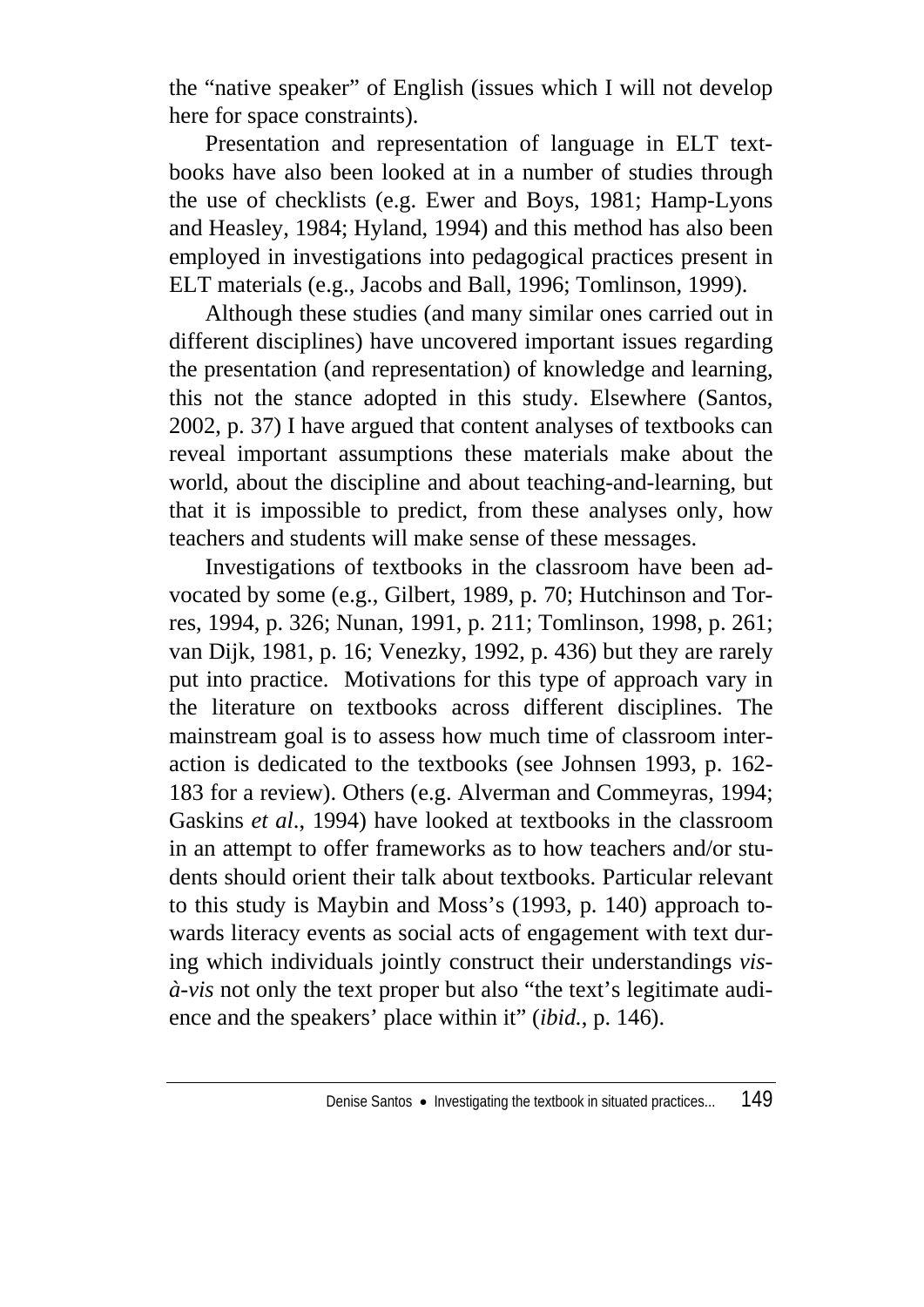In sum, mainstream research on the textbook is predicated on a view of the textbook as "text", according to which meanings are inherent in the text. This view neglects (or at best minimises) the role played by "people" and their "talk-in-interaction" in the construction of these meanings. In the next section I will explain how I intend to follow this latter perspective in this work.

### **An alternative approach to textbook research**

This work is framed by three assumptions. The first one, as discussed in the previous section, is that textbooks play a central role in teaching-and-learning, yet mainstream debates about them have provided us with a limited understanding of this role. Therefore, in order to understand textbooks more thoroughly we should also examine them as discourse in literacy events in which they occur – and this is my second assumption. Finally, the meanings of a textbook can only be grasped from the emergent interplay between text-and-people in interaction, an idea which is well captured by Maybin's (1994, p. 135) claim that classroom activities are not merely "accompanied by talk"; rather, they are "defined and accomplished through talk".

These ideas challenge the so-called transmission model of communication (Reddy, 1979) as well as notions of textual determinism, according to which "texts are invariably read much as was intended by their makers, leaving little scope either for contradictions within and between texts or for variations amongst their interpreters" (Chandler, 1994). Teachers and students, I shall argue, do not necessarily make sense of their textbooks in similar ways (for further details see Santos, 2006); likewise it is unlikely that the meanings they construct will mirror what was intended by the textbook production team (which incidentally includes multiple authors, with possible multiple intentions – from authors themselves to designers, reviewers, referees, editors, just to name a few).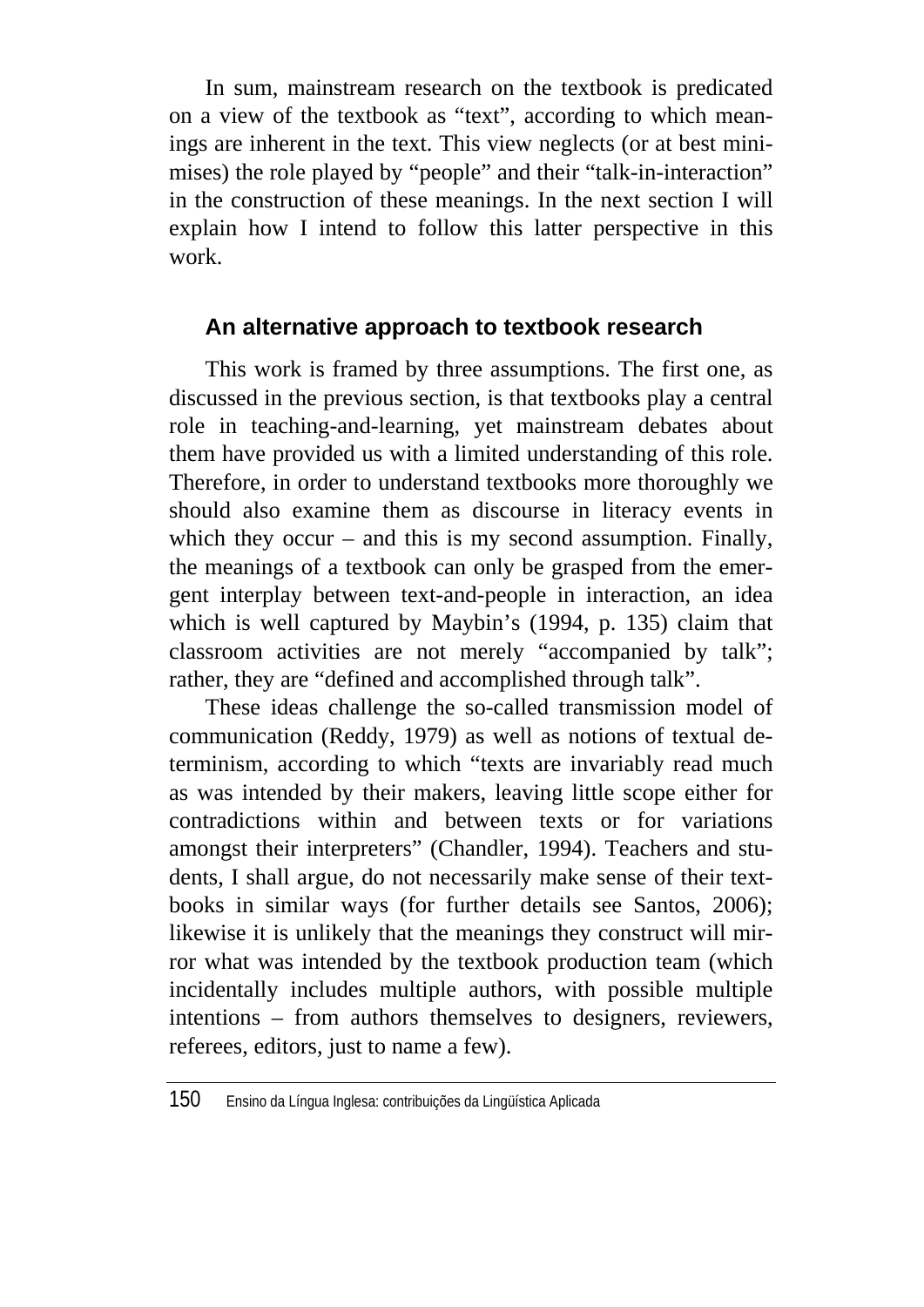In other words, the meanings of a textbook are always in flux and constantly negotiated, rejected, confirmed, shaped, legitimised, reinforced – in sum, re-constructed by individuals (typically, teachers and students) in interaction.

Given all these issues, two questions are raised at this point: if the meanings of a textbook are so fluid and complex, how do teachers and students interact with and through textbooks so smoothly? Second, how can researchers capture the complexity and dynamism of these meaning-making processes? I will consider each of these questions in turn.

When people engage in interaction they do not invent new definitions for each situation they encounter. What they do instead is to resort to culturally-developed ways of making sense of recurrent events, i.e., to socially-endorsed ways of interacting with each other. As Goffman ([1974]1986) explains, in the attempt to provide a "definition of a situation" (*ibid.*, p. 1), interactants "do not *create* this definition" (*ibid.*, emphasis in the original); what "they do is to assess correctly what the situation ought to be for them and then act accordingly" (*ibid.*, p. 1-2).

Another way of putting this is that individuals *frame* events in particular ways. In this work I will be looking at how a group of teachers and students describe, through talk, *what goes on* when they engage in interaction with and through their EFL textbooks. A key issue here is that, in these conversations about and around literacy events involving textbooks, these individuals are not simply reporting neutral and pre-defined facts; rather, they are engaging in meaning-making processes about the these events in general and the role of these textbooks in particular. Further theoretical clarifications will be outlined later when appropriate.

### **The context of the investigation**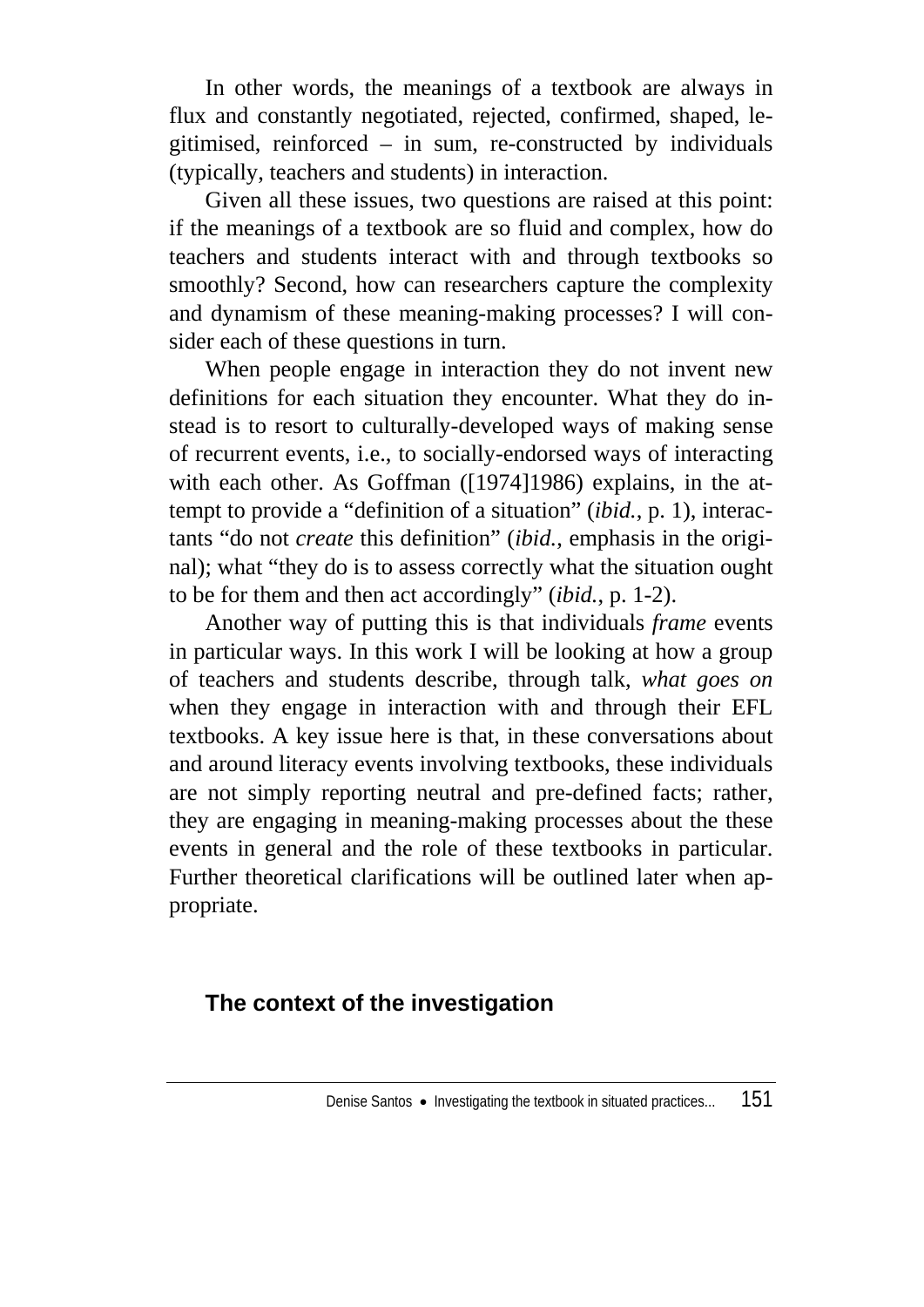This investigation was carried out in a language school in a large city in Brazil and the data were collected for the purposes of a larger-scale study investigating broader literacy practices surrounding the EFL textbook in that particular educational community (Santos, 2004). About thirty-two hours of classroom interaction were recorded and the literacy events involving the textbook were transcribed and analysed. A total of seven elementary groups, four different textbooks, six teachers and fiftyseven students participated in the study.

It is important to clarify that, at the time of the data collection, this school had recently undergone an innovation programme aiming at teachers' and students' redefinition of key issues including: (1) these individuals' roles in their teaching-and-learning process; (2) the very process of teaching-and-learning; (3) language; and (4) knowledge. Moving away from a more conservative interpretation of the so-called "communicative approach", the members of this school were trying to approach L2 development in general, and TEFL in particular, following a more complex and dynamic view of language and learning. Interactional sociolinguistics informed the former area and sociocultural theory provided the basis for the latter.

According to this new approach, classes were supposed to become learning events in which students engaged in constant collaboration and teachers provided assistance in a Vygotskian sense. Connections between the content learnt and the learning process were one important priority, and individuals were expected to engage in genuine interaction (and to reflect on their interaction) at all times.

In spite of all the emphasis on reflection (through metalanguage) about discursive practices in general and learning experiences in particular, and given that the textbook played an important role in these events, it was surprising to find out, during the piloting phase of my research, that the textbook was not a focus of inquiry for these individuals. That was the motivation I found to choose this school as the context for my investigation: spe-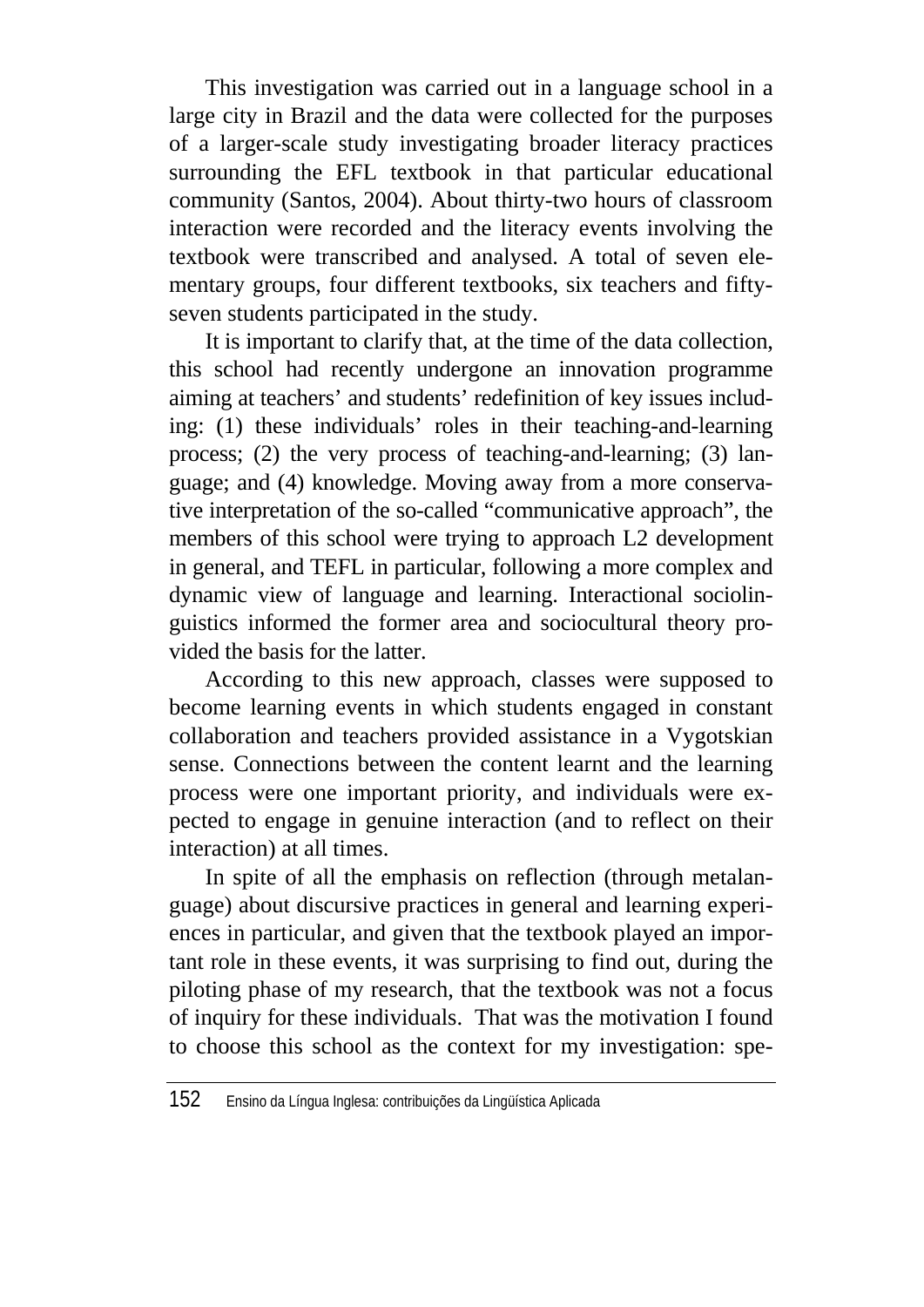cifically, I wanted to know what happened in literacy events involving the textbook in a community of teachers and learners committed to engaging in relevant educational experiences. In what follows I explore how teachers and students in this educational community described "what went on" during the literacy events involving the textbook.

# **How participants framed the literacy event involving the textbook**

As Gumperz (1999, p. 455) reminds us, "more often than not participants' definition of what the relevant event is and what it means in an encounter emerges in and through the performance itself." The discussion to follow is based on this premise, and it also applies Goffman's ([1974] 1986) theory of frame to explore people's sense of "what goes on" during their interactions in which the textbook plays a central role. In more specific terms, my analysis has as its starting point teachers' and students' ways of *replaying* literacy events mediated by the textbook.

According to Goffman (*ibid.*, p. 506) a replaying involves "the reporting of an event – past, current, conditional or future" through which interactants can re-experience the event in focus. By definition, then, replayings involve transformed activity through the "use of replicative records of events" (*ibid.*, p. 68) (in this case, through spoken discourse).

The analysis of replayings of literacy events as a means of identifying and discussing frames is illuminating in at least two respects: firstly, because replayings of literacy events are an important source of interactants' ways of appropriating (Leont'ev 1981, as cited by Newman *et al*., 1989) their understandings about these events – after all, when interactants engage in a replaying of a literacy event they necessarily emphasise what they understand as the predominant features of these events; and secondly, because there is a reversibility factor associated with these acts. As Goffman ([1974]1986, p. 79) explains, "The reporting of an event and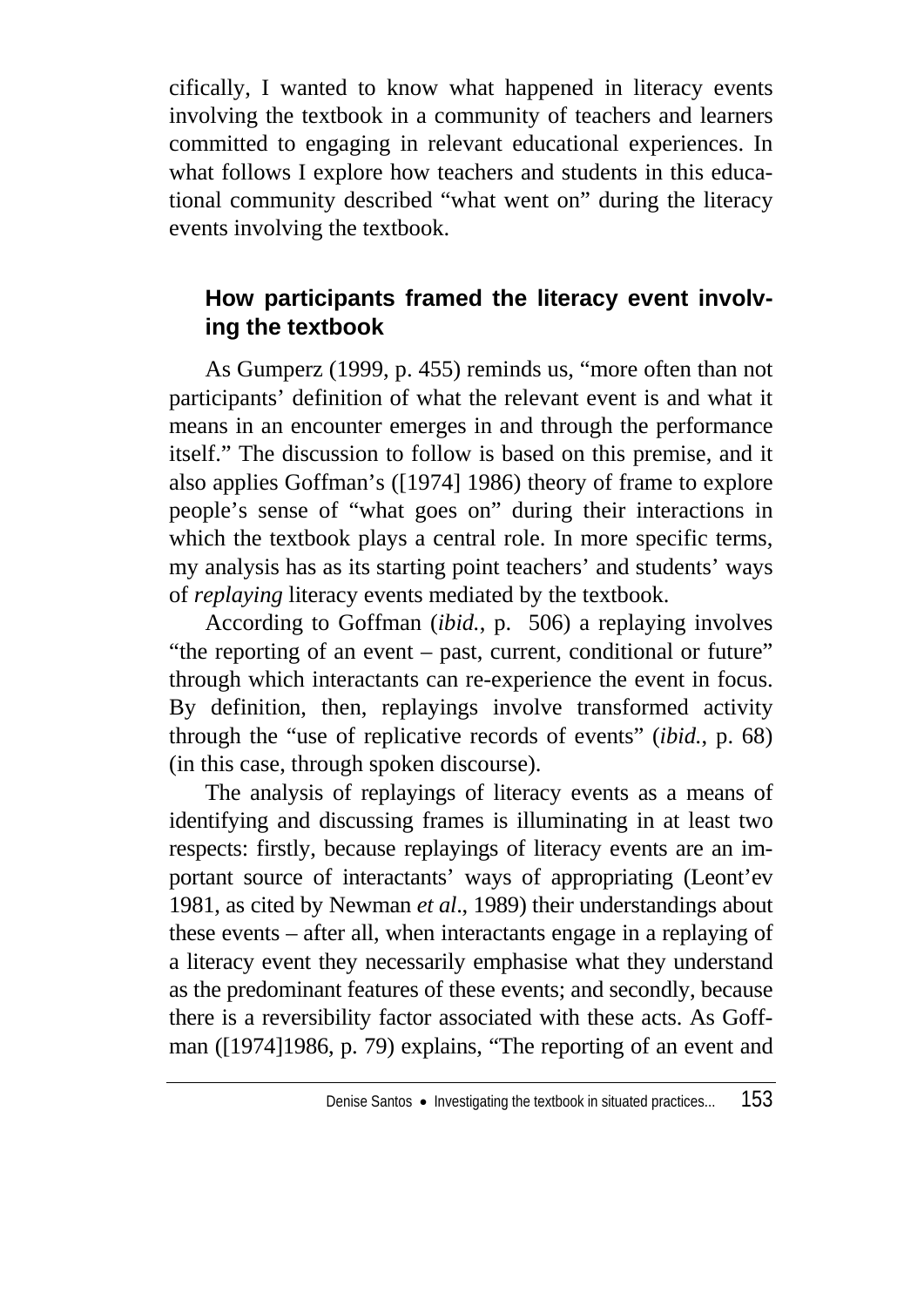its documentation are not only seen as reductions of or abstractions from the original, but are also understood to possibly influence later occurrences of the real thing".

## **Foreseeing the literacy event**

In this section I will examine specific instances in which teachers and students in the data explicitly discuss their expectations not around "what is going on" but around "what is about to be going on". In order to do so I will examine the occasions during which interactants engage in explicit talk about the literacy event about to start: what they expect to happen, how they believe they should behave during the event, what reasons and outcomes the event should have, and so on. The principles guiding the current methodology of school (as discussed earlier) were likely to trigger frequent uses of this type of metacommunication in any classroom event; nevertheless, these occasions are rarely found in the data.

Typically, when teachers and students talk about future literacy events involving the textbook, they tend to construct a *following a requirement* frame, which is characterised by a concern with "having to" follow a particular course of action. This type of replaying is illustrated in Excerpt 1, which revolves around a grammar activity entitled "Looking at language" (Bowler and Parminter, 1999, p. 7). According to the text, the Present Continuous should be explored in four stages: first, students should look at a few examples containing the tense; second, they should complete the rule regarding the formation of the tense (i.e., how the auxiliary verb is used, how the main verb is used); third, they should answer a multiple choice question about "when" the tense should be used; finally, they should translate a couple of sentences containing the tense into L1. Links with further references in the textbook (providing additional information about the tense) were also displayed in the text. Below is how the interaction between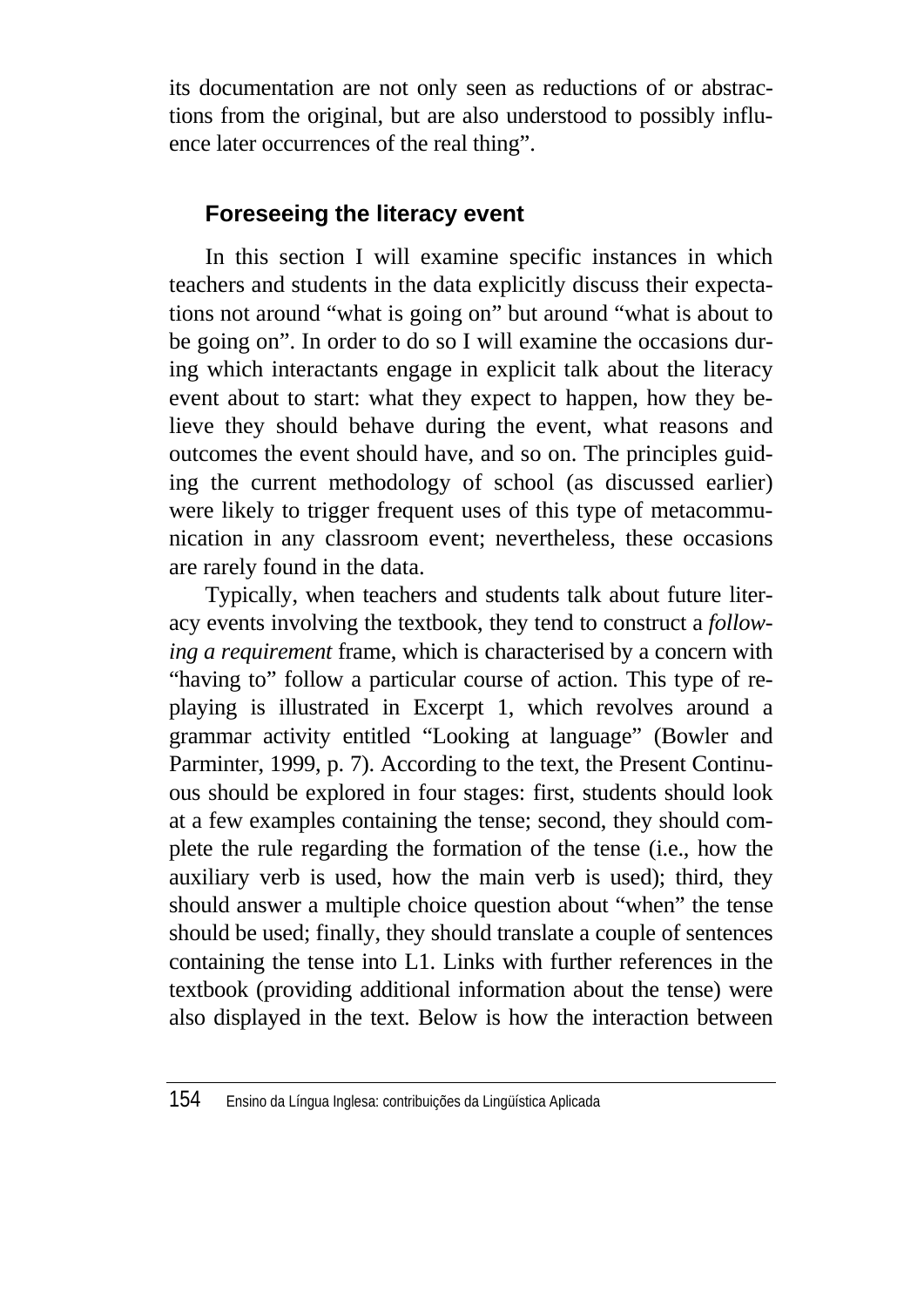students-teacher-textbook unfolded. Appendix 1 contains the transcription conventions.

Excerpt 1:

| 1                 | T:             | okay guys let's take a look at looking at language page seven    |
|-------------------|----------------|------------------------------------------------------------------|
| $\overline{2}$    |                | ((students are talking at the same time))                        |
| 3                 | T:             | what do you think you have to do there?                          |
| 4                 | S:             | (?)                                                              |
| 5                 | $\mathsf{T}$ : | what do you think you have to do there?                          |
| 6                 | S:             | in what part? aqui? [here?]                                      |
| $\overline{7}$    | T:             | ((reading the heading of the section)) looking at language       |
| 8                 | S:             | ((reading the rubric of the activity)) complete the the the      |
| 9                 |                | ((students laugh and make a lot of noise))                       |
| 10                | $\top$ :       | all rightie . what do you think you have to do?                  |
| 11                | S:             | we have to complete the blanks                                   |
| $12 \overline{ }$ | T:             | complete the blanks? we are at page seven looking at             |
| 13                |                | language                                                         |
| 14                | S:             | so ((reading)) we form the present continuous with the auxiliary |
| 15                |                | verb complete the blanks                                         |
| 16                | $\mathsf{T}$ : | complete the blanks . only?                                      |
| 17                | -S:            | no, but it's not a sentence, it's an "enun-enunciate", we have   |
| 18                |                | to complete the "enunciate"                                      |
| 19                | S              | we form the present continuous                                   |
| 20                | $\top$ :       | / do you agree with Rosa. group?                                 |
| 21                | S:             | ô [hey] group . group group group                                |
| 22 S:             |                | what?                                                            |
| 23 S:             |                | do you agree with me?                                            |
| 24                | S:             | ves                                                              |
| 25 S:             |                | what's agree? concorda? [agree?]                                 |
| 26                | S:             | no. okay fala [say] no but                                       |
| 27                |                | ((incomprehensible simultaneous talk))                           |
| 28                | S:             | complete the blanks in the enunciado [rubric]. put . complete    |
| 29                |                | the blanks in the "enunciado"                                    |
| 30                | S:             | yes (?) it is true                                               |

In spite of minor mismatches among interactants, it is clear that the *following a requirement* frame is foregrounded in this literacy event. This frame is signalled by the teacher right after the opening of the event, in line 3, and reinforced through the echoing of "have to" both by the teacher (in lines 5 and 10) and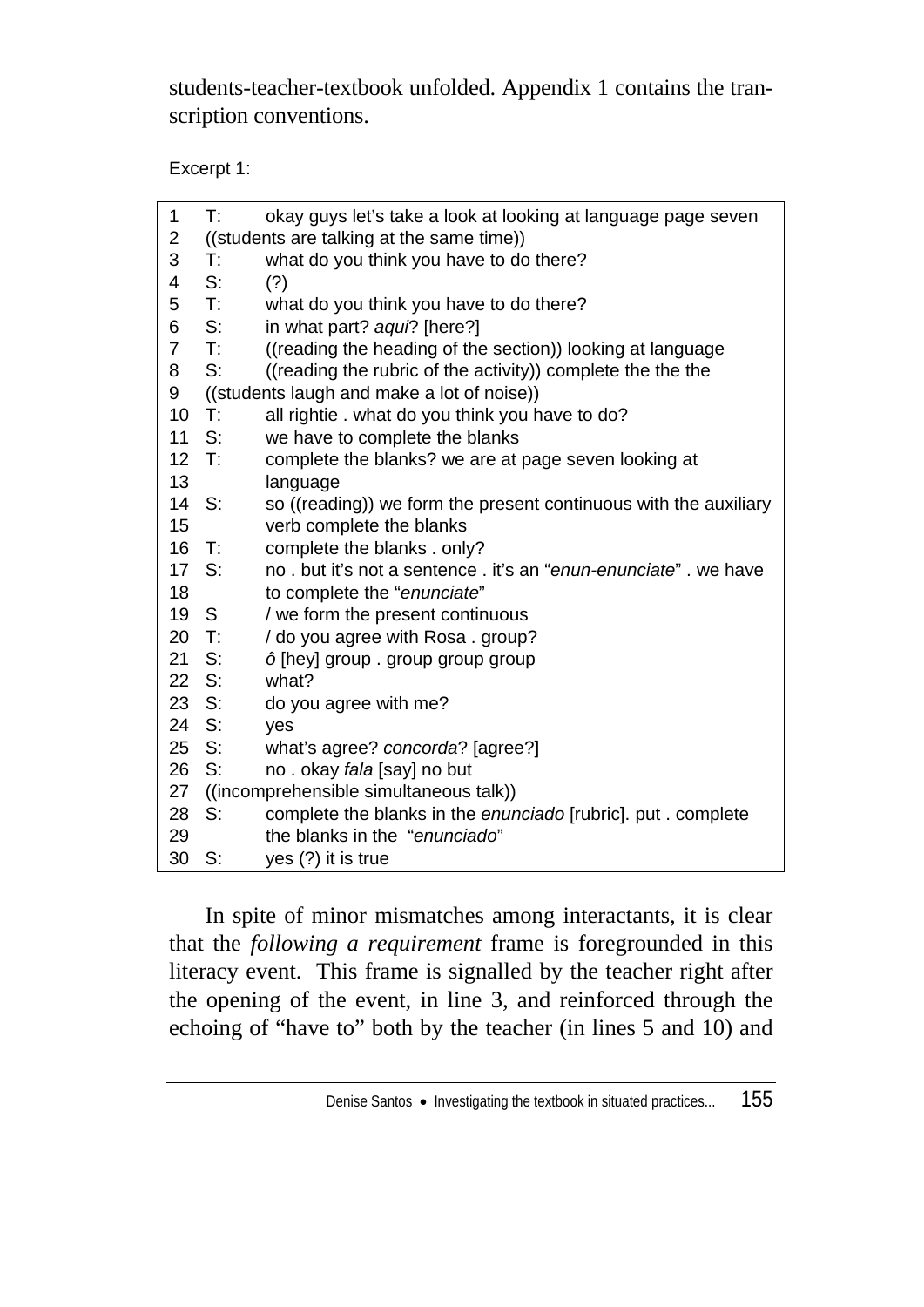by the students (explicitly in lines 11 and 17-18 and implicitly in line 8). Echoes are a type of repetition and they therefore provide good evidence of expectations in relation to a particular event (Tannen [1979]1993). In other words, the requirement of their engagement in doing something is not put to question (i.e., the *following a requirement* frame is tacitly, and unproblematically, agreed by interactants). Occasional misunderstandings, and subsequent negotiations, occur instead at a more practical level of *what* it is that they have to do (i.e., at what I describe as a *getting-things-done* framing of the event). It is important to emphasise that these mismatches trigger the need for clarification of "where" and "what" this *doing* involves: whereas the former is promptly clarified by the teacher (line 7), the latter generates a longer interaction on which the teacher clearly attempts not to impose excessive control (lines 8-30).

This example brings to the surface two additional aspects which reveal interactants' shared assumptions about the literacy event in general and the textbook in particular: firstly, the indexicality expressed by the teacher's use of "there" (lines 3 and 5) and by the student's use of "*aqui*/here" (line 6) suggest that literacy events around the textbook occur in a different interactional site away from the classroom proper. Secondly, the acknowledgement that this interactional site is marked by fragmentation and is divided into reified sections. In this particular example, the action of "looking at language" (line 7) is characterised as a "part" (line 6), a perception already anticipated by the teacher in the opening sequence of the literacy event (line 1).

In striking contrast to the straightforwardness of the clarification of the destination in focus (but note that this discussion is already embedded in the tacit agreement that this movement is to be done because "they have to do something there") lies the evident attempt from the teacher to encourage the students' articulation of *what* it is that they have to do. And in addition to this focus on the "what" (and not on the "why", or on the "what for") of the doing, what is really insightful in this interaction is the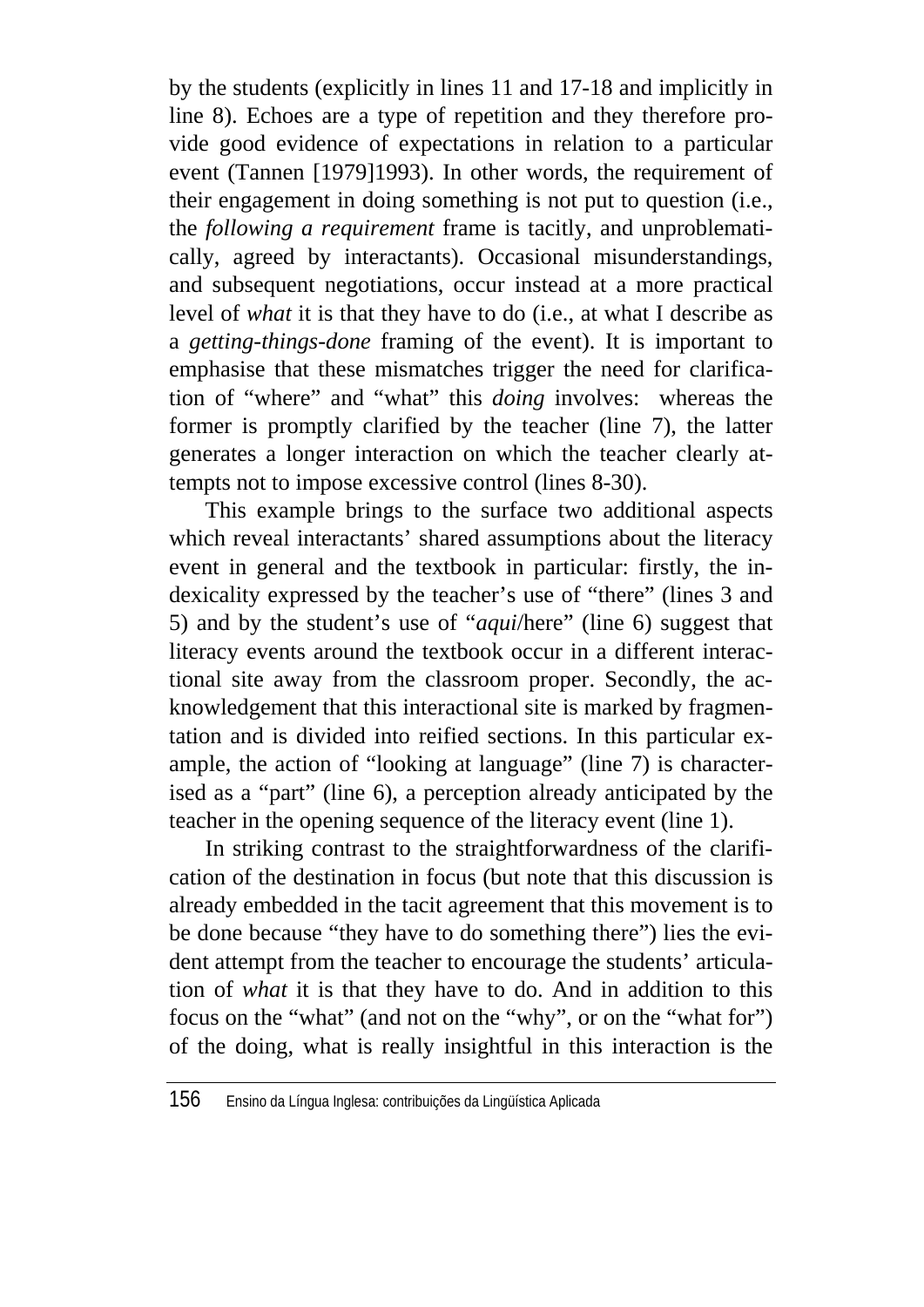acknowledgement, by most participants, of the recognition of "completing" as the main, and also perhaps the only, task to be done (lines 8, 11, 14-15, 17-18, 28-29). A number of alternative replies to the question "what do you think you have to do there" (lines 3 and 5) might be conceived of, for example: (1) a discussion around the heading of the activity, namely "Looking at language / Present Continuous"); (2) the reading of (and maybe reflection about) the examples; (3) the choice of the suggested rules; (4) the translation of the two final sentences; (5) the verification of the intratextual references containing further grammatical information. But none of these possibilities (or others) comes to life; instead everybody apparently equates the "complete the rule" task with "what they are supposed to do". This attitude therefore invokes three frames simultaneously: *following a requirement*, *getting-things-done* and *writing*. In fact, these frames (signalled linguistically by the repeated use of "have to", "do" and "complete the rule", respectively) represent a predominant orientation that teachers and students adopt in relation to the goals of the literacy event around the textbook: this tendency reinforces the commonly held belief in the power of writing (a myth, according to Olson, 1994), and it reveals a view of literacy as the bureaucratic accomplishment of products through the use of script.

### **Describing the literacy event**

In this section I will analyse what leads interactants to the verbalisation of explicit descriptions of "what is going on". In addition, I will examine the reactions these descriptions trigger in interaction, and how these interpretive processes "relate to what is literally said" (Gumperz, 2001, p. 223).

According to the data, students and teachers do not engage in reportings of ongoing literacy events frequently, but when they do, it is often the teacher who articulates these descriptions. Excerpt 2 is typical in this respect: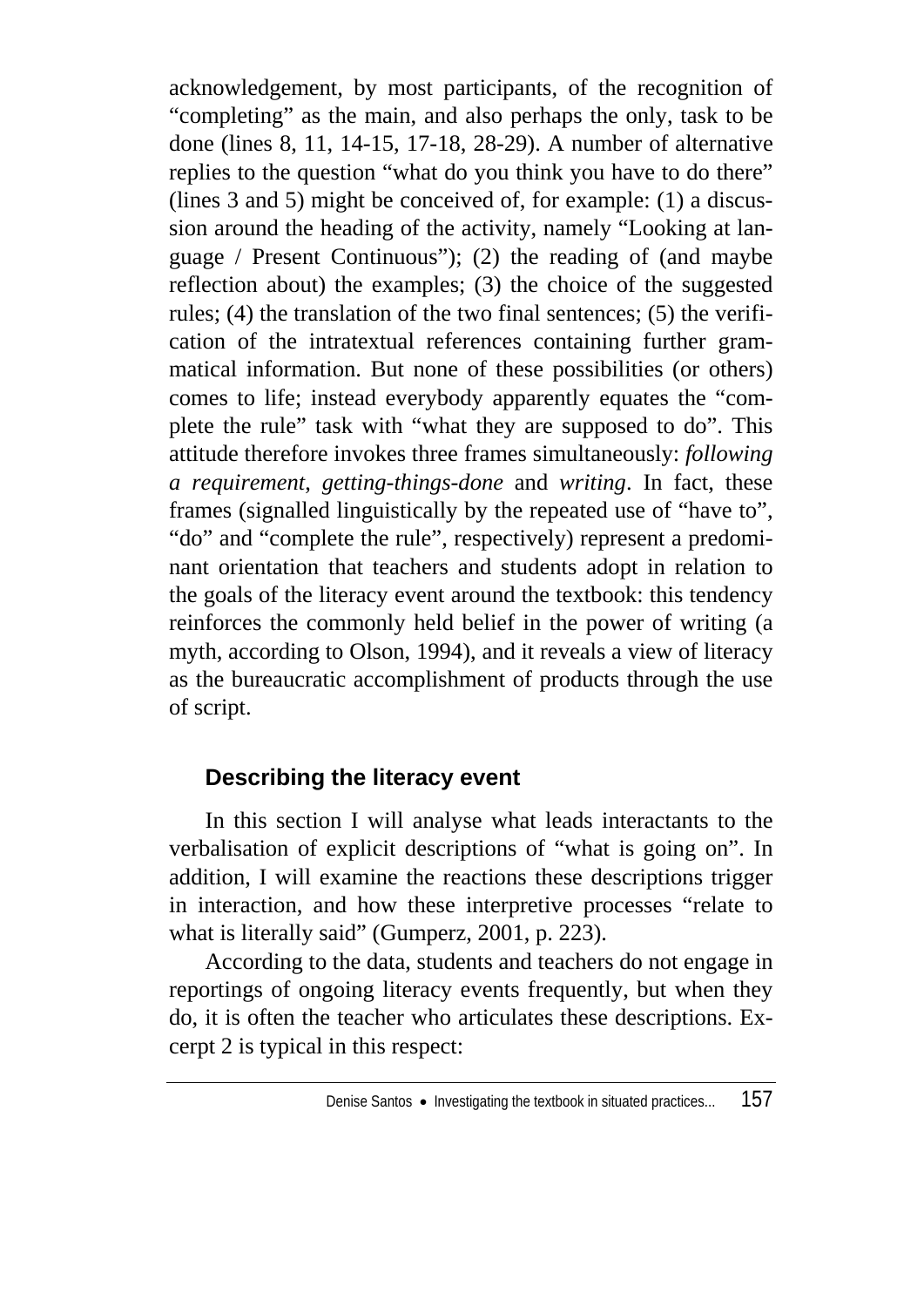Excerpt 2: The class is skimming through the book (Littlejohn and Hicks, 1996) to raise expectations about the course which is just starting.

| 1     | T:    | just go through it and see what we are going to . study . this |
|-------|-------|----------------------------------------------------------------|
| 2     |       | semester $=$                                                   |
| 3     | S:    | = about poems from earth and space . ((laughs)) about the      |
| 4     |       | lives by sea                                                   |
| 5     | S:    | about the weather                                              |
| 6     | S:    | about the countries                                            |
| 7     | S:    | er about the $=$                                               |
| 8     | S:    | $=$ about the                                                  |
| 9     | S:    | about the animals                                              |
| 10    | - S:  | about the weather of the world                                 |
| 11    | -S:   | about nature about the cave people                             |
|       | 12 S: | what? it's very dangerous                                      |
| 13 S. |       | about the . day at school                                      |
| 14 S: |       | I don't understand                                             |
| 15 T: |       | we are talking about the book to see what you are going to     |
| 16    |       | learn. about this semester . what we are going to talk about   |
| 17    |       | this semester                                                  |

A description of the situation (lines 15-16) is triggered by a student's expression of "not understanding" (line 14). Although "what" is not being understood by this student is never articulated, the teacher infers that what is meant is "I don't understand what we are doing", and she constructs her reply (lines 15-16) based on this assumption, which incidentally invokes the *getting-thingsdone* frame. By linking the speaker's experience of the event to her world knowledge, inferences provide evidence of expectations (Tannen [1979]1993). Interestingly, the interpretive process triggered by this inference made by the teacher (and probably by the student in focus as well as by the other students through their tacit acceptance of the teacher's interpretation) resumes the directions found in lines 1-2 and not utterances produced later in the interaction: after all, the student (line 14) might be expressing a lack of understanding of any of the topics mentioned by his peers (lines 3-13) or he might be even asking somebody to repeat what the previous speaker had just said.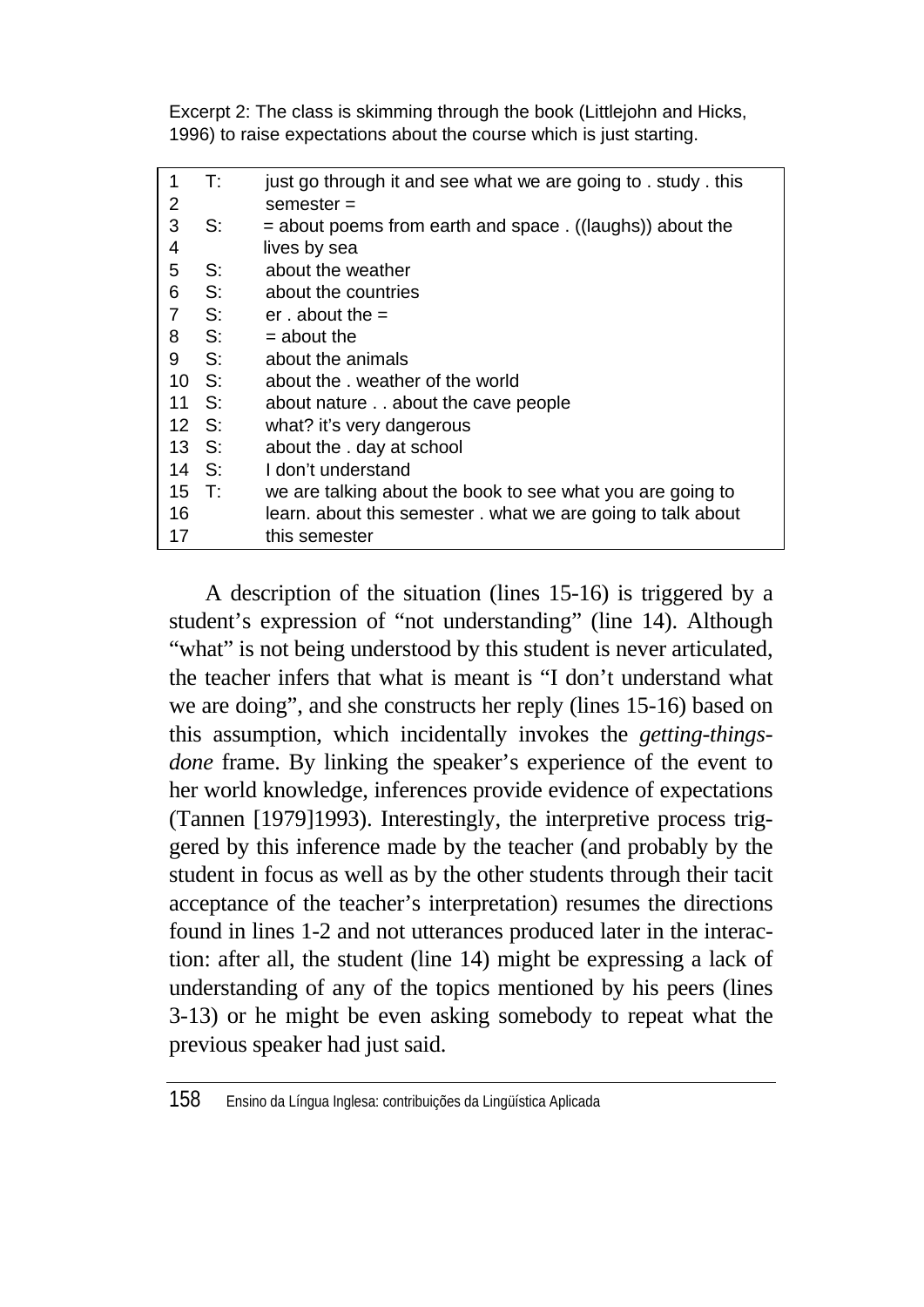According to the data, other explicit replayings of ongoing literacy events are triggered by explicit questions asked by students (as in the example above) or, more commonly, by the teacher's perception, or assumption, that a student or a group of students might not have grasped exactly what they should do. Excerpt 3 illustrates this latter case: the teacher here tries to clarify a task in which students are asked to search for metatextual information in one book and to write down their conclusions in the other one:

Excerpt 3

| 1     | T:             | $[]$ . exercise three . aí tem que . ó [there you have to . look].  |
|-------|----------------|---------------------------------------------------------------------|
| 2     |                | skim through the book. unit two vai lá [go there] gente             |
| 3     |                | [everybody] . vamos procurar [let's search] . unit two =            |
| 4     | S:             | $=$ que página? [what page?]                                        |
| 5     | S:             | $\acute{e}$ [it's]                                                  |
| 6     | S:             | o quê? [what?]                                                      |
| 7     | S:             | ves                                                                 |
| 8     | $\mathsf{T}$ : | a gente tá trabalhando com os dois livros agora. a gente tá         |
| 9     |                | vendo o [we are working with the two books now. we are seeing       |
| 10    |                | the] workbook e a gente vai ver se / determinadas atividades do     |
| 11    |                | [and we are going to see if certain activities from the] workbook a |
| 12    |                | gente pode usar . a gente pode / fazer ouvindo a fita [we can       |
| 13    |                | use . we can do by listening to the tape] $=$                       |
| 14    | S:             | / what page?                                                        |
| 15 S: |                | / ah [oh] no . no                                                   |
| 16 S: |                | $=$ no                                                              |

This interaction is also built upon a *getting-things-done* frame, as evidenced by the use of verbs of action in interactants' descriptions of the literacy event (*trabalhando* [working] and *vendo* [seeing] in lines 8 and 9). It is worth noting that the use of the verb "work" in the description of the literacy events is a very popular choice across the data: interactants see themselves as "working" (1) with the book as a whole (as seen here); and (2) topics from the book (e.g. *a gente tá trabalhando* [we are work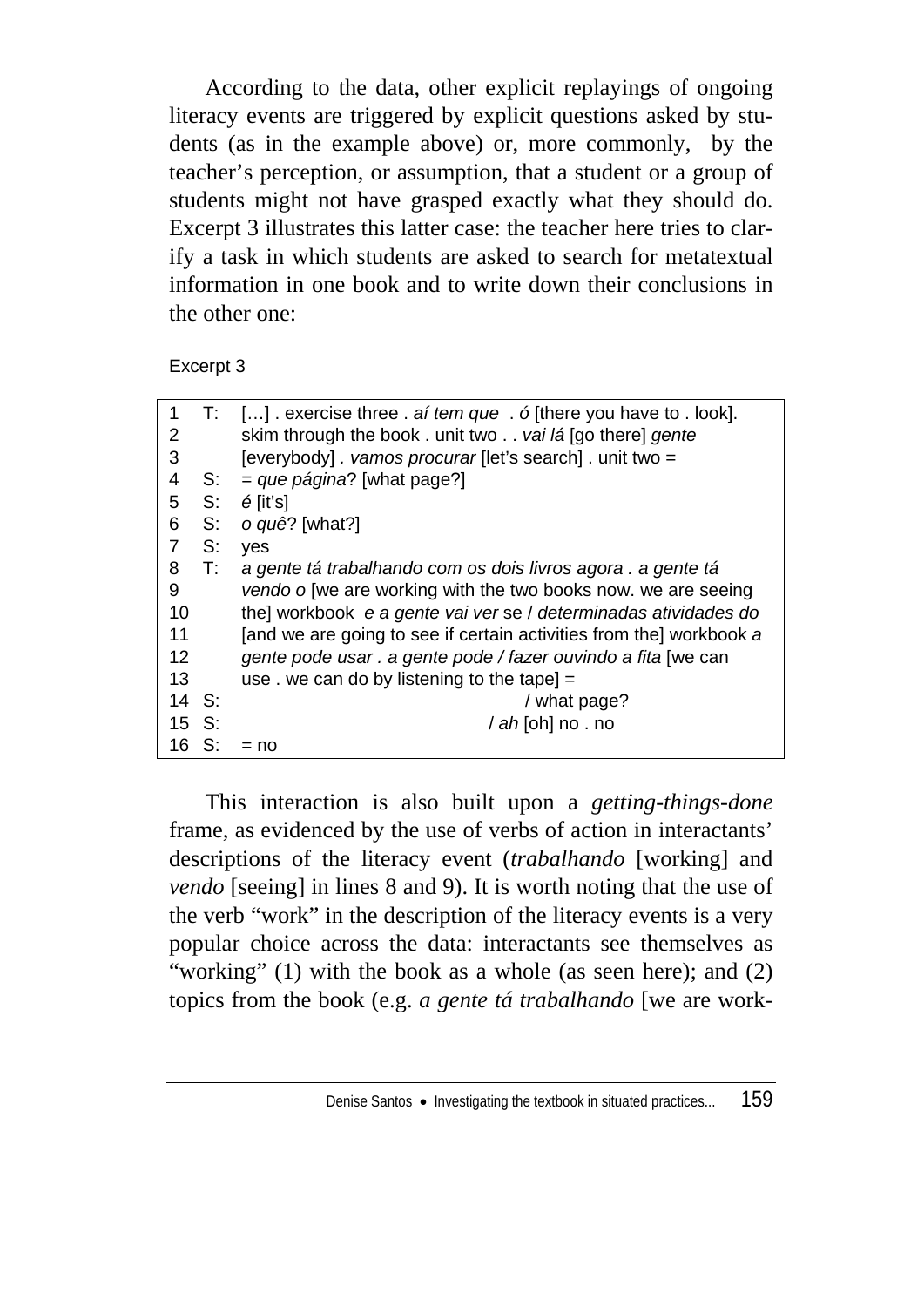ing] my name is, now countries" as said by one of the teachers on another occasion).

Another issue brought to the surface in this interaction is the fact that, in her attempt to clarify the "doing" that the literacy event involves, the teacher suggests that present (*a gente tá vendo* [we're seeing], lines 8-9) and future (*a gente vai ver* [we're going to see], lines 10-11) are not distinguished in their experience of the literacy event.

How people conceptualise time has strong connections with notions of power, values, and norms in social life in general (Adam, 1990) and with literacy practices in particular (Jones, 2000; Tusting, 2000). This discussion clearly resumes Giddens's (1990, p. 16-17) claim that "the dynamism of modernity derives from the *separation of time and space* and their recombination in forms which permit the precise time-space "zoning" of social life". As illustrated in Excerpt 1, in literacy events involving their textbook teachers and students in the data leave the physical properties of the classrooms and enter a disembedded space in which these events are expected to occur. Similarly, Excerpt 3 suggests how the perception of time can abandon the positivistic, rigid, linear and irreversible conception of time (segmented into distinct stages built around the notions of past, present and future) and acquire a more interpretive view "in which time is experienced as lived reality rather than as abstract measure" (Tusting, 2000, p. 36). The interaction below is even more emphatic in the support of this argument:

Excerpt 4

|               | т٠ | well . let's correct now . we are correcting it now . so let's     |
|---------------|----|--------------------------------------------------------------------|
| $\mathcal{P}$ |    | check. letter a . unit two exercise three . so I have to pick this |
| 3             |    | book here, unit two                                                |
|               | S: | eu olhei nesse [I looked at this one] ((shows her student's book   |
| 5             |    | to the class)                                                      |
| 6             | T: | no. we have to use the workbook. look at the title Regina.         |
| 7             |    | Regina . the workbook                                              |
| 8             | S: | eu nem li (isso) [I haven't even read (this)]                      |
|               |    |                                                                    |

160 Ensino da Língua Inglesa: contribuições da Lingüística Aplicada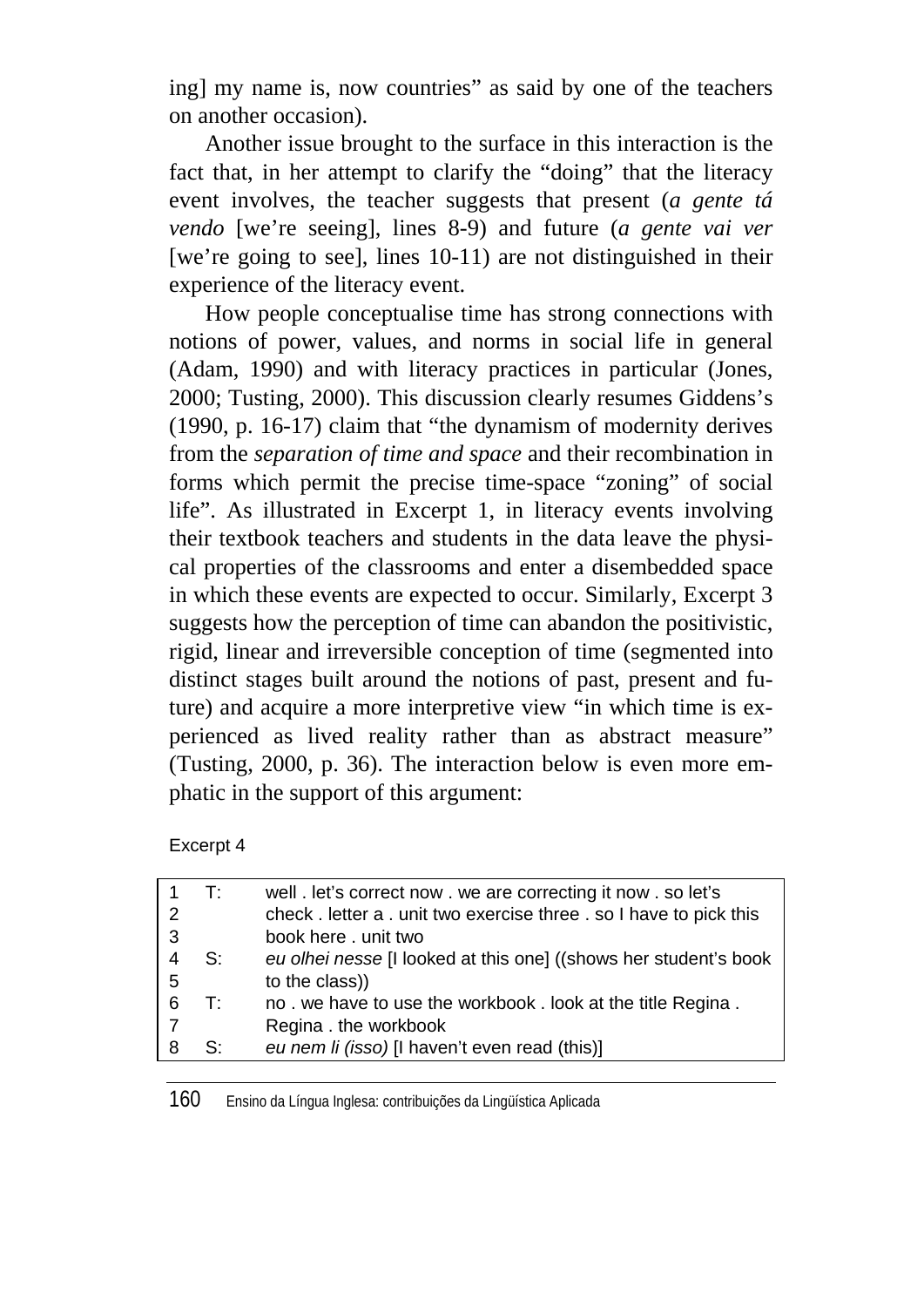| 9      | $\mathsf{T}$ : | pois é [well], we have to read everything, né? [isn't it?] okay.  |
|--------|----------------|-------------------------------------------------------------------|
| 10     |                | so. unit two                                                      |
| 11     | - S:           | ah eu fiz só no outro (?) [oh I've done it in the other one only] |
| $12$ T |                | unit two exercise                                                 |
| 13 S:  |                | three                                                             |
| 14 T:  |                | three, so let me see if if I can use, the cassette, with exercise |
| 15     |                | three this is exercise three ((turns her book to the class))      |
| 16     |                | . do I need to listen to the tape to do this exercise? yes or     |
| 17     |                | no?                                                               |
| 18     | - S:           | / no                                                              |
| 19     | S:             | no                                                                |
| 20     | S:             | eu acertei do mesmo jeito (?) [I got it right the same way]       |
|        |                |                                                                   |

This excerpt suggests that interactants experience the time of the literacy event alternating between what we traditionally define as either past (e.g. lines 4, 8, 11), or present (e.g. "we are correcting it now", line 1), or future ("let's correct", line 1). In other words, teacher and students unproblematically experience the time of the literacy event not only through the "here and now" usually associated with the present, but also (and most importantly), through a reconstruction of the past and an anticipation of the future. It could well be argued that the nature of this particular event creates the conditions for this multitemporal experience: after all, homework correction involves, by definition, actions carried out at at least two levels (past and present). However, I believe there is more to be said about teachers' and students' perception of time in literacy events involving the textbook if we refocus our attention to the ways interactants discursively frame these events as occasions in which they *feel obliged to* carry out some sort of action. In this excerpt, the teacher develops a discourse which is very illuminating in this respect: Through the words "let's correct now" (line 1), she guides participants' immediate action by blending present and future time in her articulation of what Kramsch (1988) has described as the master's voice, i.e., the voice responsible for the management of the lesson. But future becomes present with no gap, and this correspondence is reinforced through the replay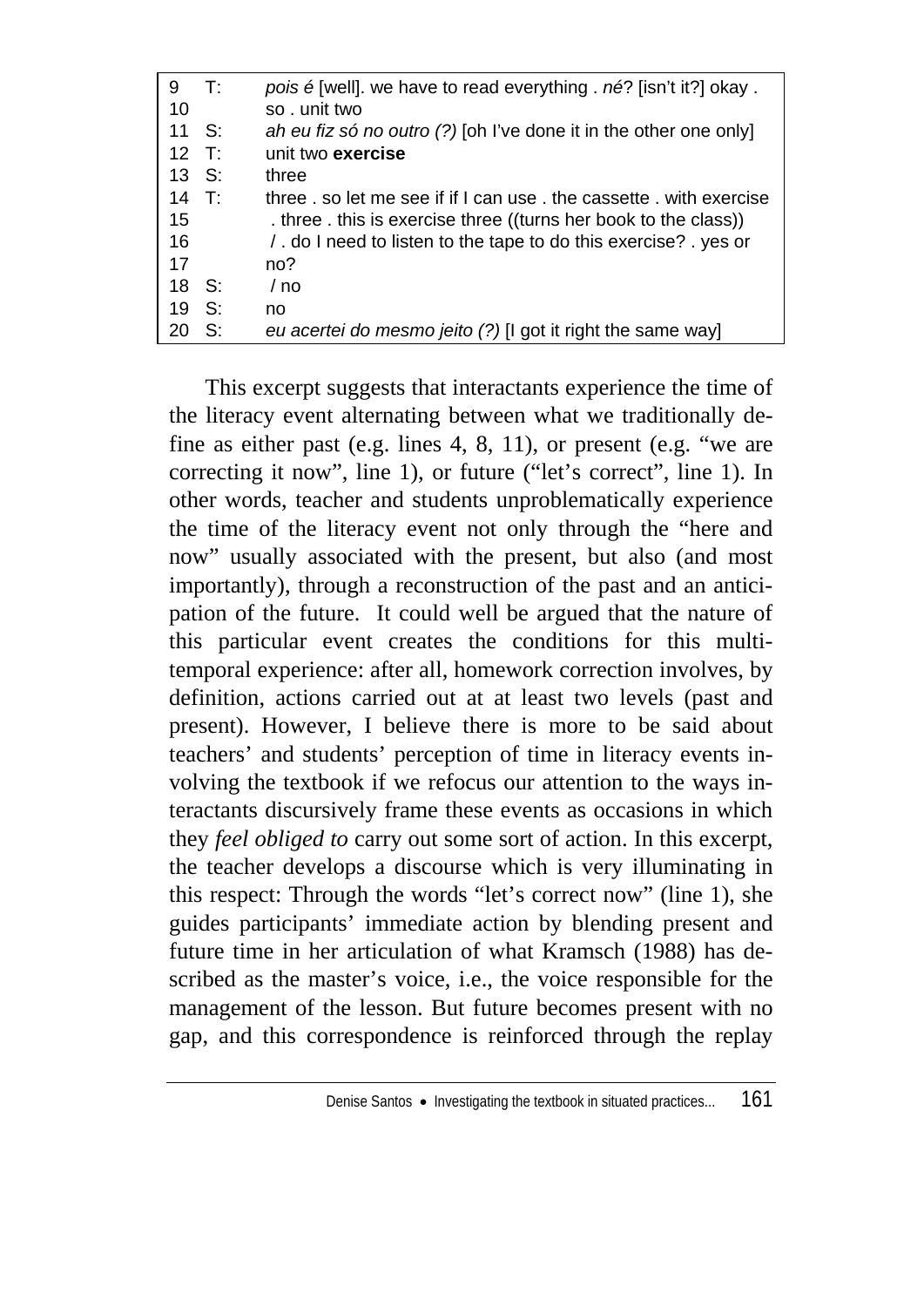("we are correcting it now") attached to a reformulation ("let's check"). Also, her repeated use of "we" organises their experience following a participation framework in which the teacher, and the students (but not the text), are to be seen as equal participants in interaction. So far, there is nothing extraordinarily surprising in the development of the replaying.

What is really interesting is that it is only after the establishment of this timeless dimension that the literacy event is "officially" opened (as suggested by the vocalisations of the destinations in lines 2-3). Furthermore, it is right after this opening that the teacher takes on an unclear voice (see "I" in "I have to pick this book here", line 2) and announces that there is a requirement to be followed. By doing so, she reframes the event not from the perspective of the "correcting"/"checking" (i.e., evoking a *getting-things-done* frame) in the here and now, but from the perspective of "having to carry out a task suggested in the text" (i.e., evoking a *following a requirement* frame) in some indefinite, perhaps transcendent, time. In this sense, a coexistence of presence and absence in connection with this timeless dimension also includes the *people* involved with the task – both at the level of its "imposition" and at the level of its "execution".

A closer examination of Excerpt 4 reinforces the argument that it is the "general" experience of the literacy event involving the textbook (framed at the level of "following a requirement") that is associated with this timeless dimension. More immediate tasks, framed at the level of "doing", tend to be discursively constructed around an also more immediate time defined in terms of chronologically conventionalised notions of present, past and future. Table 1 illustrates this point:

| Excerpt |                                         | frame                        | implicit |
|---------|-----------------------------------------|------------------------------|----------|
| lines:  |                                         | foregrounded                 | time     |
|         | T: no . we have to use the<br>workbook. | following a re-<br>quirement | absent   |

162 Ensino da Língua Inglesa: contribuições da Lingüística Aplicada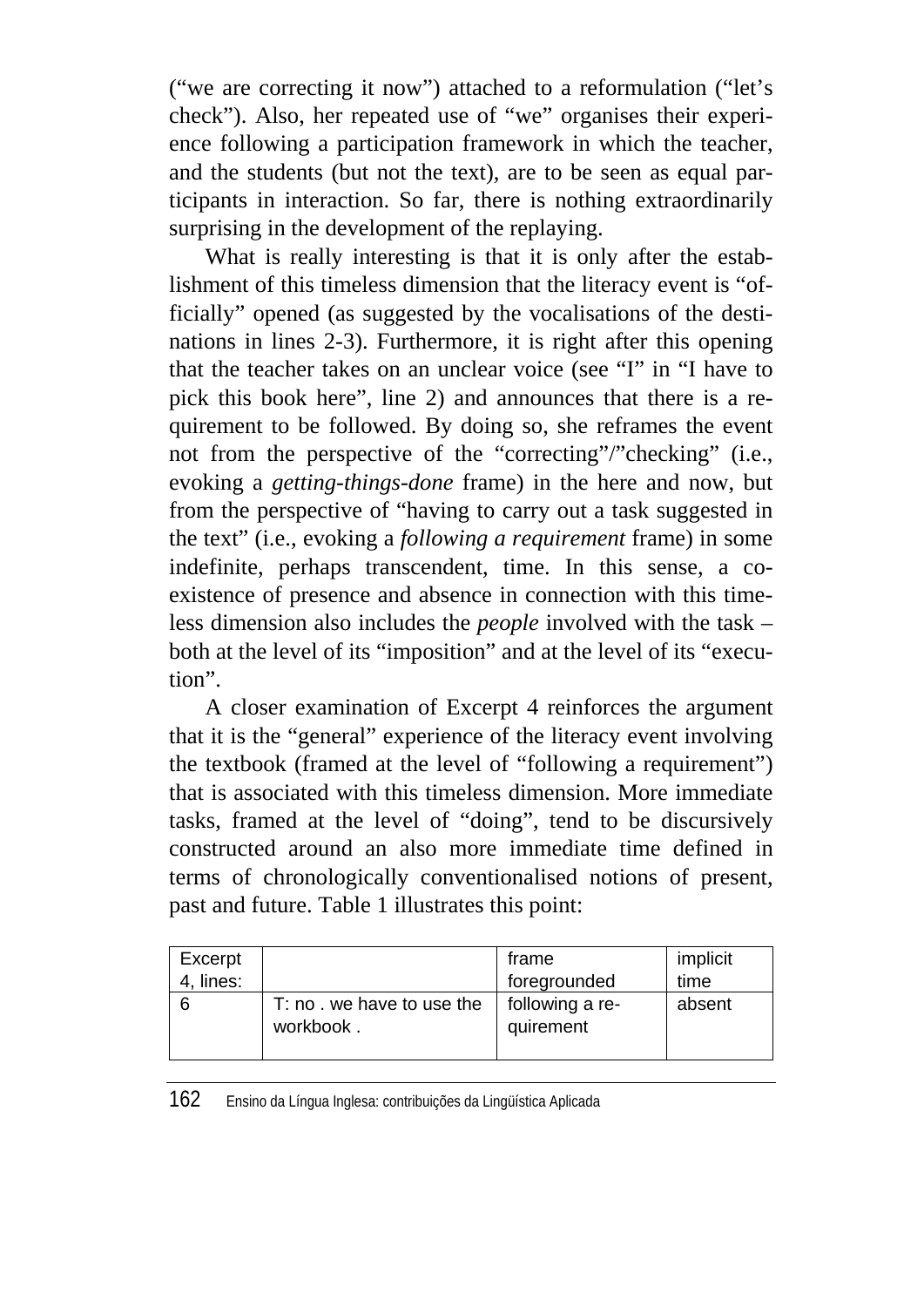| $6 - 7$  | look at the title Regina.<br>Regina . the workbook                                           | getting-things-<br>done (correcting)            | present-<br>future |
|----------|----------------------------------------------------------------------------------------------|-------------------------------------------------|--------------------|
| 8        | S: eu nem li (isso) [I<br>haven't even read (this)]                                          | getting-things-<br>done (doing the<br>homework) | past               |
| $9 - 10$ | T: pois é [well]. we have<br>to read everything . né?<br>[isn't it?] okay . so . unit<br>two | following a<br>requirement                      | absent             |
| 11       | S:ah eu fiz só no outro (?)<br>[oh I've done it in the<br>other one only]                    | getting-things-<br>done (doing the<br>homework) | past               |

Table 1: Making connections between frames and time, an example

The three examples discussed in this section illustrate the fact that, across the data, replayings of ongoing literacy events are articulated by the teacher through the use of action verbs framed at the *getting-things-done* level of their experience. In addition to *talking*, *working*/*seeing* and *correcting* (as seen in Excerpts 2, 3 and 4, respectively) other actions are described in other replays (such as *looking*, *repeating*, and *writing*). At a superficial level, the functions of these acts might be identified as clarifications of the task and/or rectifications of inadequate behaviour. However, my view is that these replayings serve other functions in addition to the mere attempt to adjust procedures: to me, what seems to be really interesting about these reportings of ongoing events, more than the mere descriptions of the "actions" that are "going on", is their usual juxtaposition with overt verbalisations highlighting the requirement of such actions. The latter, which can be seen as gentle reminders of these demands, also tend to be articulated by the teachers, and not to be challenged by students.

I now turn to the examination of the third and last form of replaying the literacy events involving the textbook, namely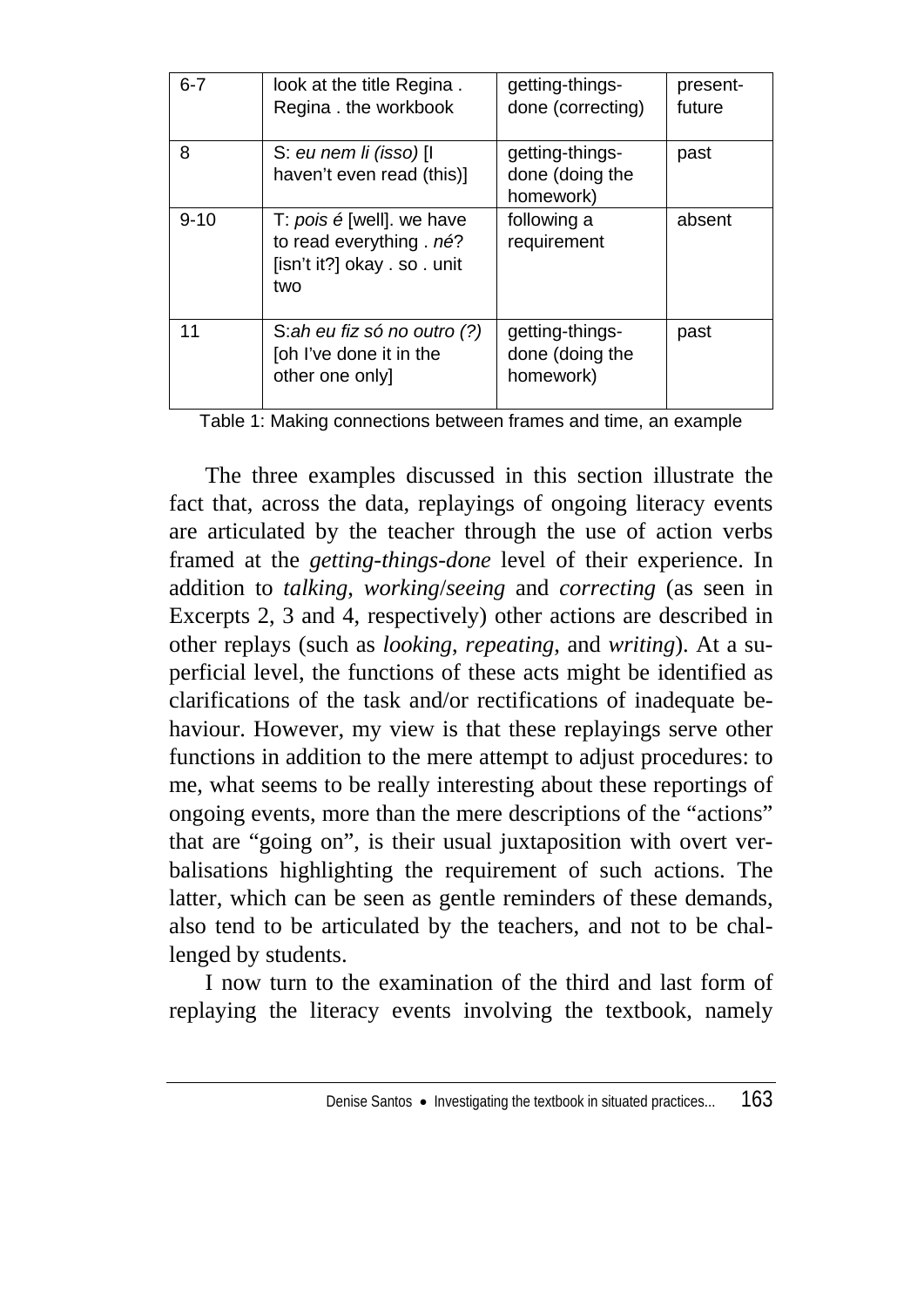teachers' and students' ways of reporting and/or assessing *past* literacy events.

# **Reporting the literacy event**

A reporting of a past classroom event serves more than one function: it can be seen as a recap (Mercer, 2001), a teaching technique "emphasising the points or events they [teachers] consider of most educational significance" (*ibid.*, p. 248). Additionally, it can be described as a reconceptualization (Cazden, 1988), a strategy aiming "to induct the learner into a new way of thinking about, categorizing, reconceptualizing, even recontextualizating (sic) whatever phenomena (referents) are under discussion" (*ibid.*, p. 111).

So, if from a linguistic perspective my analysis of the replays of past literacy events involving the textbook will aim at the identification of frames within which participants reexperience the literacy events, it is important to keep in mind that, from a pedagogical perspective, it is imperative to discuss these frames within the broader views (of language, of learning, of literacy, of the textbook) they evoke. Arguably, both functions reveal teachers' and students' ways of appropriating (tacit or not) educational goals – not only at a referential, factual, level associated with the "content" of the discipline; but also, and perhaps more importantly, at a metatextual level emphasising sanctioned semiotic resources and preferred interpersonal relationships associated with the teaching and learning of the discipline. In the case of a literacy event involving teachers, students, and textbooks, these reportings thus reveal important aspects of the means and goals of the interaction with and through the textbook, as well as the values and norms embedded in such literacy practices. This is the topic of this section.

According to the data, teachers and students rarely report past literacy events involving the textbook – and when they do it, they reveal, through their discourses, a tacit agreement of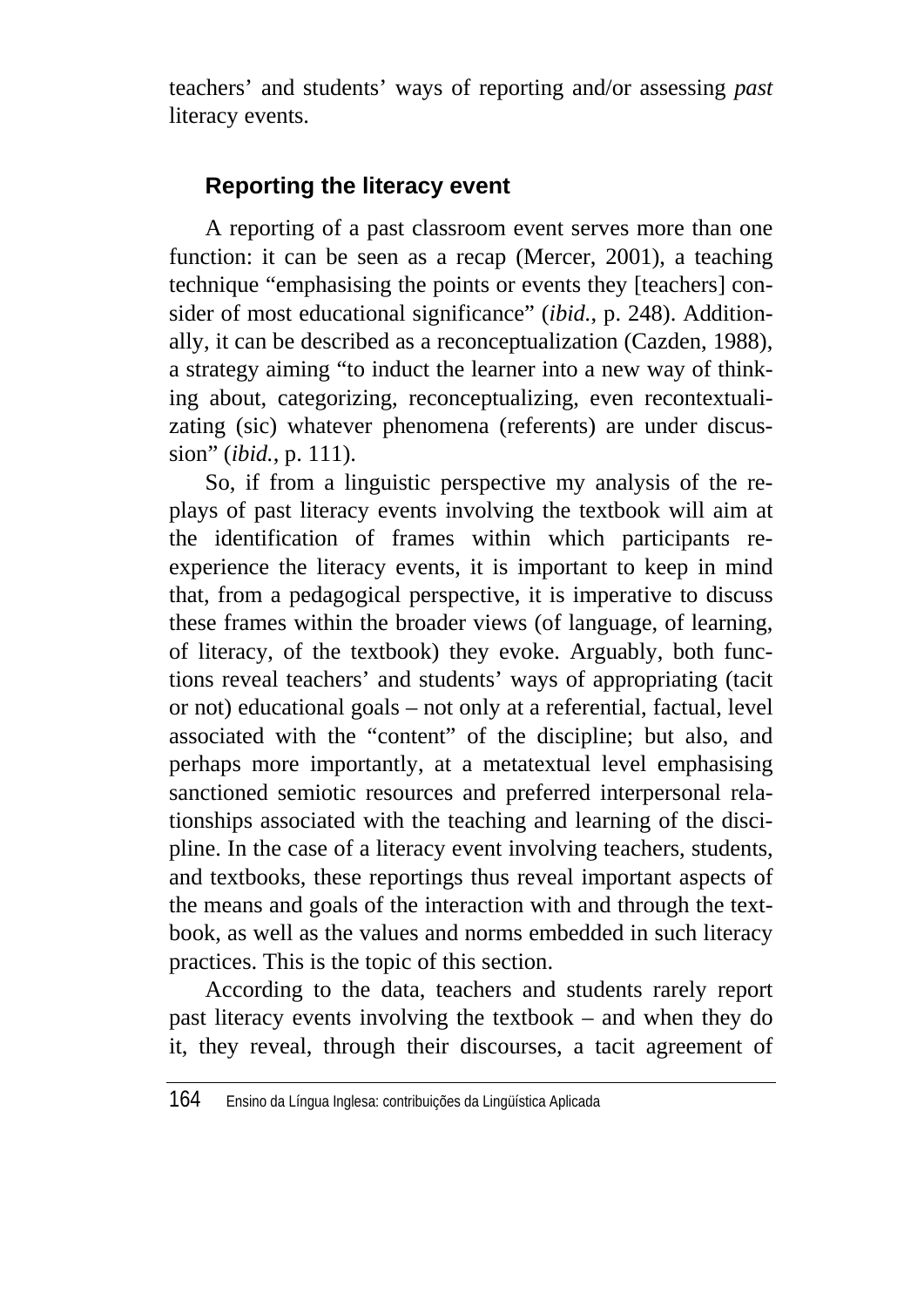frames similar to the ones previously introduced. When reporting past events, *getting-things-done* is by far the most recurrent frame invoked by teachers and students, followed by an *exploration* frame (characterised by a search for something, and whose success tends to be described in terms of the quantity of items "found"). Excerpts 5 and 6 illustrate the former (while also pointing to shared assumptions interactants hold towards the textbook, namely the fragmentation and reification of the text); Excerpt 7, which involves a conversation following an activity in which students are asked to identify the musical instruments played in a recording, illustrates the latter:

### Excerpt 5

|   | $1$ T:         | $\left[ \ldots \right]$ can I erase it?                          |
|---|----------------|------------------------------------------------------------------|
|   | $2 \quad S$    | ves                                                              |
| 3 | $\mathsf{T}$ : | so page nine the talking about you we did last class . so        |
|   |                | listening and pronunciation . so ((reading)) listen and tick the |
| 5 |                | sentence you hear . tá? [okay?]                                  |

#### Excerpt 6

| $\sim$ 1 | T:   | page six, remember we did this part here? ((turns book to the |
|----------|------|---------------------------------------------------------------|
|          |      | class, her finger moves over the part already "done")) =      |
|          | 3 S: | $= ah$ [oh]                                                   |
| 4 T:     |      | yes. it's the other book sorry, we did this part              |

#### Excerpt 7

| 1  | S:                                                                    | eu peguei duas só [I got two only]             |  |
|----|-----------------------------------------------------------------------|------------------------------------------------|--|
| 2  | S:                                                                    | eu peguei uma [I got one] =                    |  |
| 3  | S:                                                                    | $=$ <i>nenhuma</i> [none]                      |  |
| 4  | S:                                                                    | eu peguei [lgot] trumpet e [and] double bass   |  |
| 5  | S:                                                                    | double bass?                                   |  |
| 6  | S:                                                                    | $\acute{\text{e}}$ [yes] =                     |  |
|    | S:                                                                    | $=$ I put piano e [and] flute                  |  |
| 8  | S:                                                                    | piano e quê?[piano and what?]                  |  |
| 9  | S:                                                                    | flute flute                                    |  |
| 10 | ((students talk simultaneously and do not come to a conclusion; their |                                                |  |
| 11 |                                                                       | interaction sounds more like a guessing game)) |  |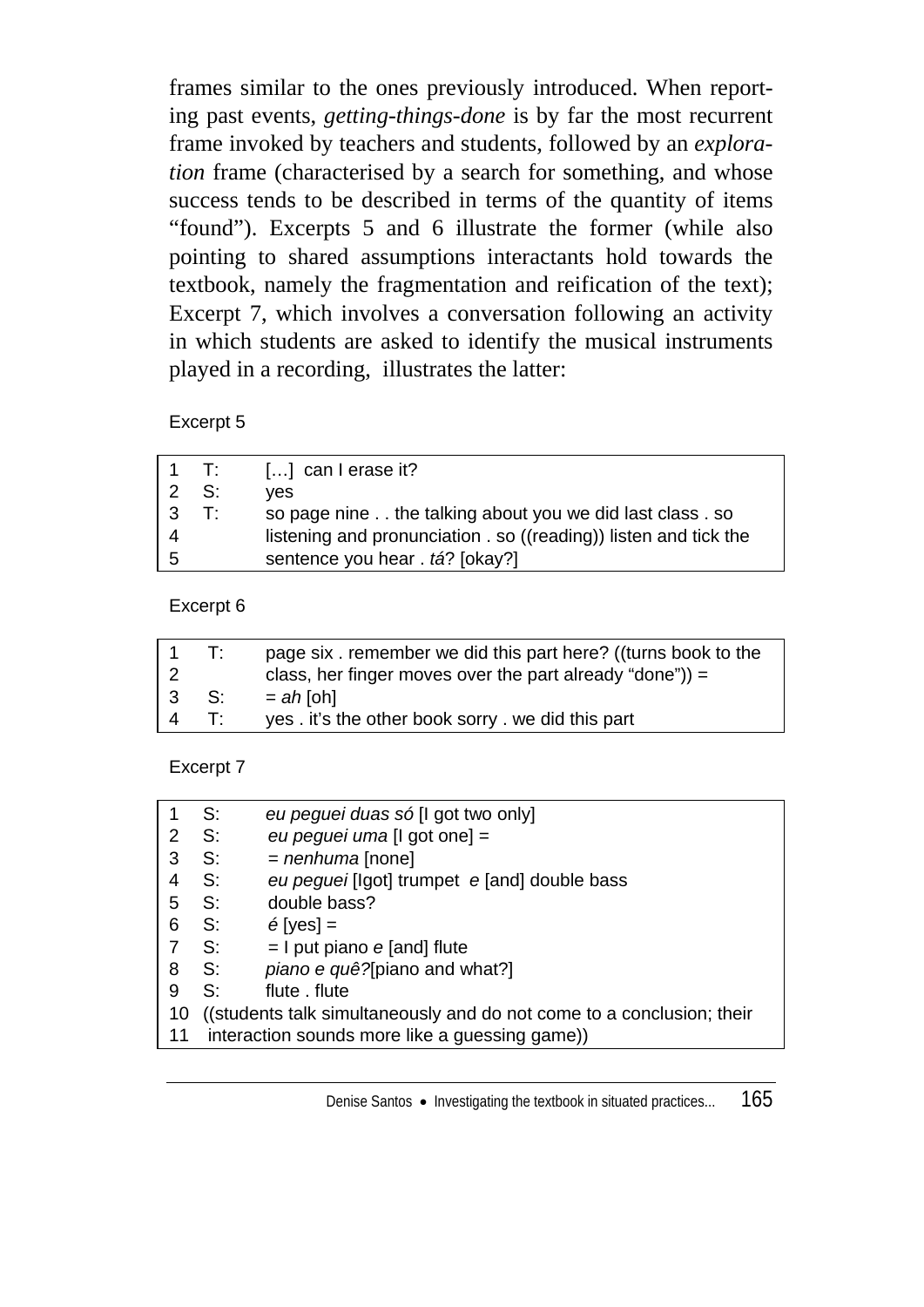| 1. 1             |                                                               |
|------------------|---------------------------------------------------------------|
| 19 S:            | $\acute{e}$ <i>violino(?)</i> [is it violin?]                 |
| 20 S:            | eu consegui três [l've managed to get three]                  |
| $21 \text{ S}$ : | eu consegui quatro [I've managed to get four]. violin trumpet |
| 22               | cymbals clarinet                                              |

The examples above also highlight the product-oriented view interactants associate with both frames: in other words, "doing" is always overtly associated with the outcome of this doing, mainly through the use of the verbs "*pegar* [get]", "*conseguir* [manage to]" and "put" plus their complements. In addition to the action verbs listed here, others chosen by participants across the data include, for example, *escrever* [write] and *terminar* [finish]. "Do" (and its equivalent "fazer", in Portuguese) is by far the most recurrent choice, either with expected complements (e.g., "exercise", "number eight") or displaying very unusual collocations (e.g., "*já fiz todas as respostas* [I've done all the answers]").

 This perception of "doing as product" (at the expense of "doing as process") becomes evident in another reporting of a literacy events, following the teacher's invitation to reexperience what they had just done (through the question "Could you repeat what you did?", see Excerpt 8 below, line 1): as the excerpt shows, instead of engaging in a description of their recent steps, interactants simply "list" the outcomes of the past event.

Excerpt 8:

|   | T:  | just a sec- no . not now . could you repeat what you did?    |
|---|-----|--------------------------------------------------------------|
| 2 |     | ((some students complain, no one takes the floor))           |
| 3 | T:  | number one ((reading)) sleep with English ((end of reading)) |
| 4 |     | . yes or no?                                                 |
| 5 | Ss: | no                                                           |
| 6 | S:  | no                                                           |
|   | T۰  | number two. ((reading)) listen to English                    |
| 8 | Ss: | ves                                                          |
|   |     |                                                              |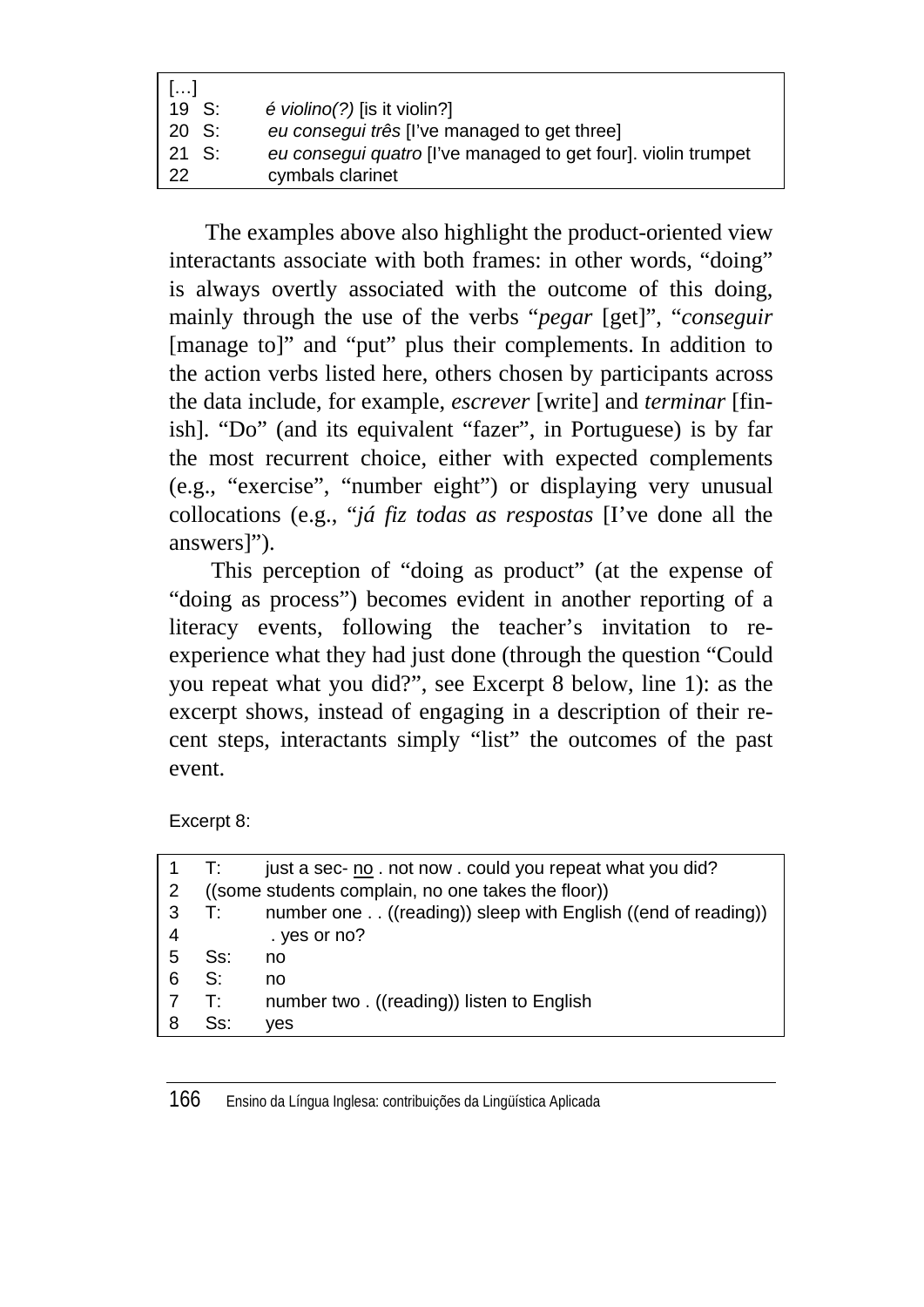I will now discuss the only occasion in the data in which two students co-construct the replaying of a past literacy event with an emphasis on *how* they have "got things done" – and not on *what* they have accomplished, as seen in the other examples in this section. Interestingly, the means of approaching the literacy event (as reported by the students in lines 6 to 8 below) only serves to reinforce the fact that their ultimate goal is to "do" something (often through writing), and to display this outcome as evidence of his achievement.

Excerpt 9

|   | S  | é só pra escrever isso daqui assim? [do we have only to write   |
|---|----|-----------------------------------------------------------------|
| 2 |    | this like this?] (?)                                            |
|   | T: | you can write more                                              |
|   | S: | pronto . já escrevi . não dá mais espaço [done . l've written . |
| 5 |    | there's no more room]                                           |
| 6 | S: | graças a Deus eu fui pulando linha [thank God I kept skipping   |
|   |    | lines]                                                          |
|   | S: | eu também [me too]                                              |

The frames invoked by teachers and students in their replayings of past literacy events are also, yet implicitly, built around the *following a requirement* frame. In this sense, I interpret statements such as "I put this", "I found that", "I managed to get this" or even the pervasive "I have finished" (uttered on many occasions across the data), as direct answers to the overarching (and equally pervasive) question "*o que que é pra fazer?* [what is it that we have to do?]", the prototypical representation of the *following a requirement* frame. It is worth noting that, in these answers, students reveal that they see themselves as agents of the "do" present in the question, but still keep the source of authority unidentified – reinforcing a tendency common to all the replays examined here. And because the text proper is often reframed by teachers and students, it is impossible to claim that this authority comes from the text per se.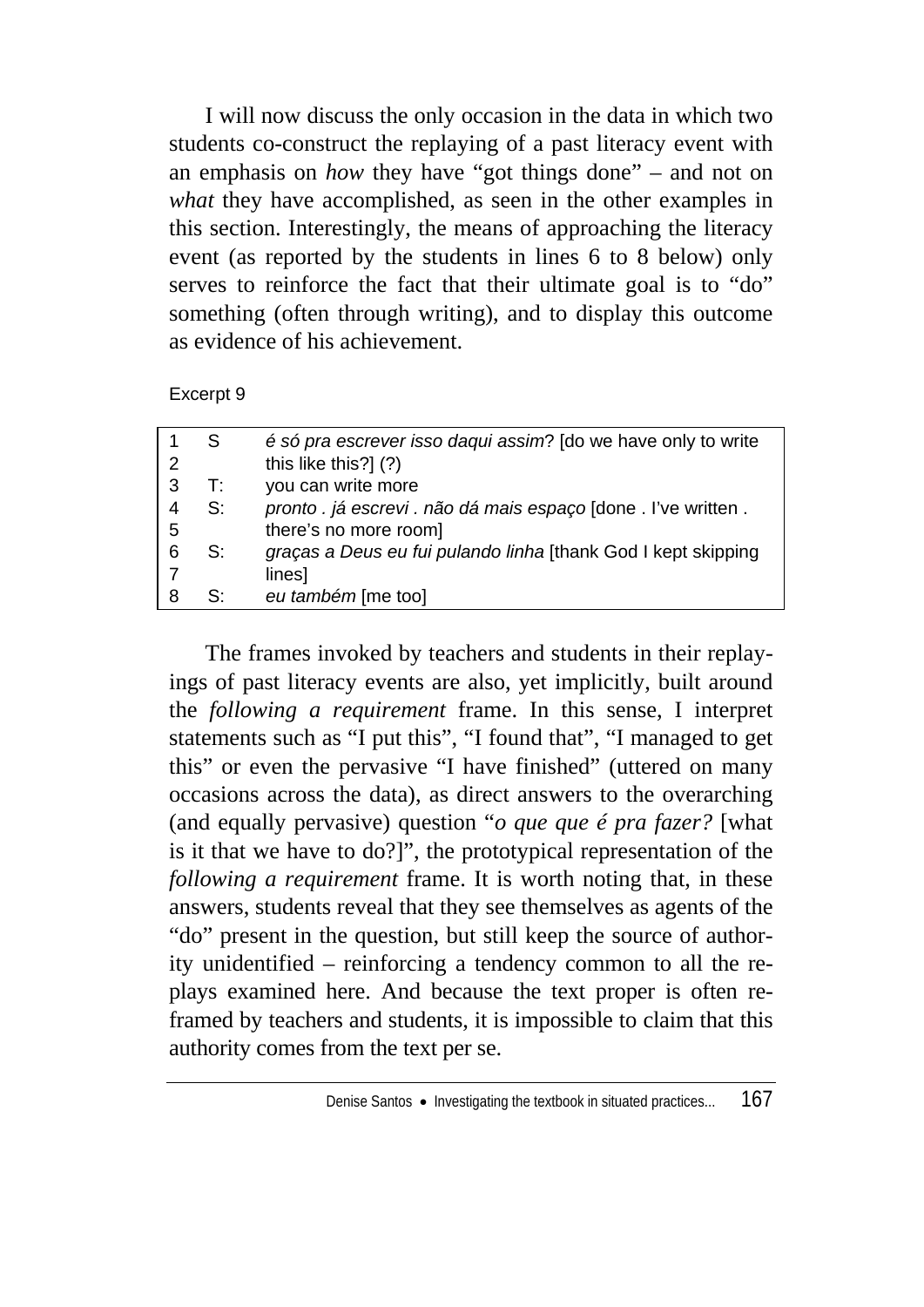# **Concluding remarks**

In this chapter I have suggested that, according to my data, although teachers and students display a dynamic operation of multiple frames in their interactions with and through their textbooks, these individuals tend to overtly define these events following a *getting-things-done frame*. The dominance of this frame in their interactions, together with the lack of significant mismatches of expectations among interactants when operating in this overarching frame, support the claim that teachers and students do reveal a shared assumption regarding their conceptual engagement with the literacy events as "action" (and not as "being", nor as "cognition", nor as anything else). This tacit agreement is also marked by a general concern, by teachers and students, "with displaying to each other that they were 'getting the lesson done'" (Bloome, 1994, p. 106) through the use of written language. I have also argued that the ways interactants foresee, describe, and report the literacy events involving the textbook suggest that there is a pervasive (but often nonacknowledged) frame characterising these events – namely, a *following a requirement frame*.

Because these observations seem to contradict the school's beliefs and goals, and to differ from classroom practices in the same school which do not involve the textbook, it is very reasonable to keep on approaching these literacy events as occasions which take place in a different space "penetrated by and shaped in terms of social influences" (Giddens, 1990, p. 19) not associated with the "here and now" of the classroom. In this new space, teachers and students seem to ignore the most basic principles which orient their practices in other classroom events; in this new space, past, present and future blend in a timeless dimension characterised by the compulsion to act, to "do something" with or in the textbook. All these points are succinctly summarized by a student's utterance at the end of one literacy event involving the textbook, in which he says, "*pronto . já ter-*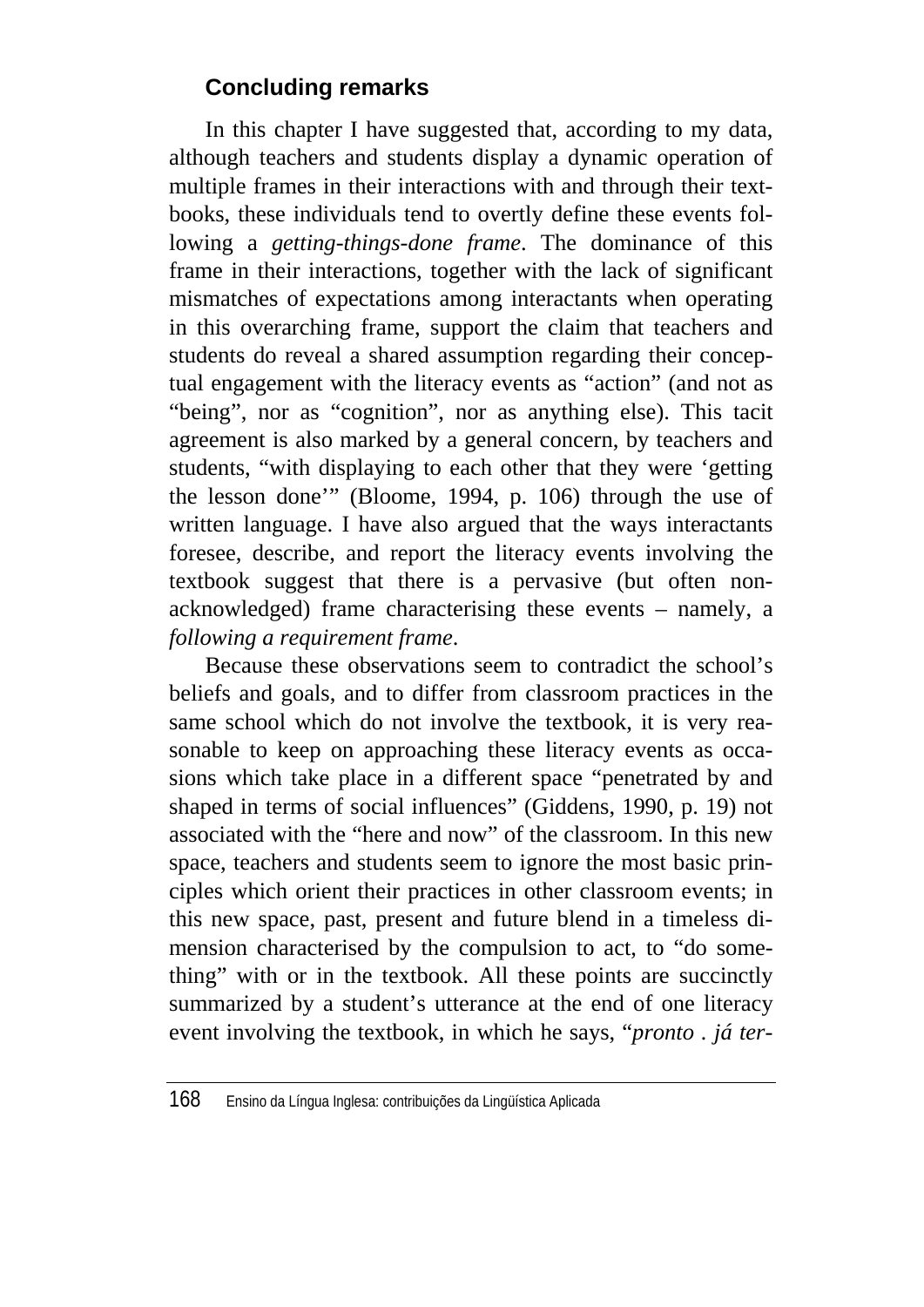*minei. aonde é que vou? o que que eu faço?* [okay . I've finished . where do I go? what do I do?]".

The points raised in this chapter challenge mainstream assumptions that the meanings of a textbook are encoded in the text and that these meanings can therefore be fully explored through content analysis and/or evaluations through checklists. I have shown that these meanings are jointly and continually reshaped by participants in interaction. According to the data, these interpretations are predominantly shaped not by the text proper, but by people's ways of making sense of the text. These points in turn call for more systematic research into the textbook through the examination of literacy events in which textbooks play a central role. In addition, these findings raise important issues regarding the analysis of textbooks in teacher education programmes. Here, situated studies of textbooks might gain visibility in addition to the usual emphasis on the development and/or application of pre-defined checklists. In the classroom, teachers and students might engage systematically in self- and peer- evaluation of interactional practices during literacy events involving the textbook.

I believe that this perspective I am suggesting involves an important epistemological shift in the examination of textbooks, moving away from the dominant tradition of focusing on purely textual characteristics, and enabling us to develop knowledge not only about textbooks in general but also about people's construction of knowledge. Also, and most fundamentally, about teaching and learning how to teach and learn.

### **References**

Adam, B. (1990). *Time and social theory*. Cambridge: Polity Press.

Allwright, R.L. (1981). What do we want teaching materials for? *ELT Journal 36 (1)*, 5-18.

Alvermann, D. and Commeyras, M. (1994). Inviting multiple perspectives: Creating opportunities for student talk about gender inequalities in texts. *Journal of Reading, 37 (7*), 566-571.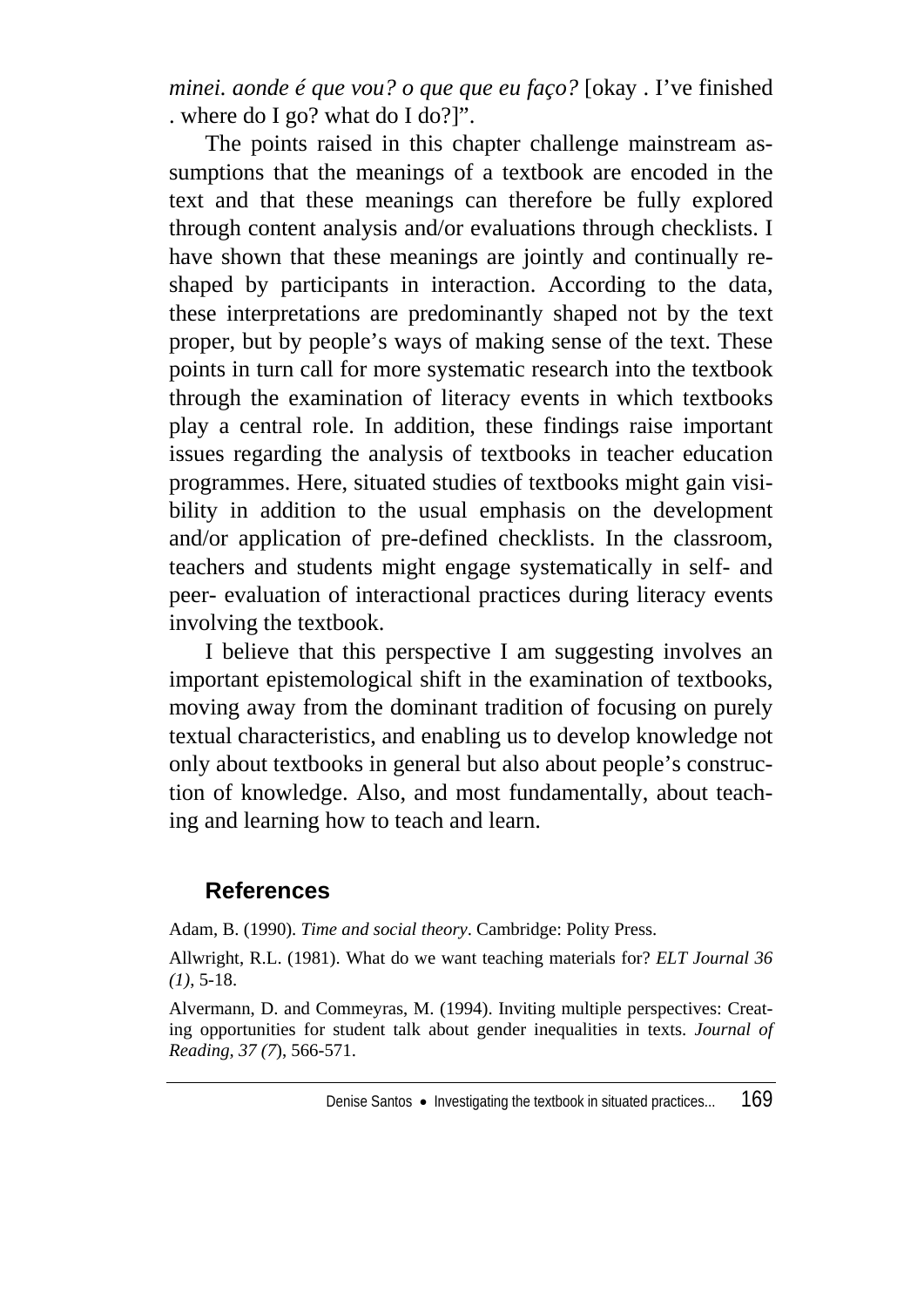Apple, M. W. and Christian-Smith, L. K. (1991). The politics of the textbook. In M. W. Apple, and L. K. Christian-Smith (eds.), *The politics of the textbook* (pp. 1- 21). New York: Routledge.

Baker, C. and Freebody, P. (1989). Talk around text: Constructions of textual and teacher authority in classroom discourse. In S. de Castell *et al.* (eds.), *Language, authority and criticism: Readings on the school textbook* (pp. 263-183). Lewes: The Falmer Press.

Bloome, D. (1994). Reading as a social process in a middle school classroom. In D. Graddol *et al*. (eds.), *Researching language and literacy in social context* (pp. 100-130). Clevedon: Multilingual Matters.

Bowler, B. and Parminter, S. (1999). *Network: Student's Book 2*. Oxford: Oxford University Press.

Cazden, C. (1988). *Classroom discourse: The language of teaching and learning*. Portsmouth, NH: Heinenmann.

Chandler, D. (1994). Semiotics for beginners [WWW document] URL http://www.aber.ac.uk/media/Documents/S4B/ [19 February 2006].

Cronbach, L. (ed.). (1955). *Text materials in modern education*. Urbana, IL: University of Illinois Press.

Ewer, J. R. and Boys, O. (1981). The EST textbook situation: An enquiry. *The ESP Journal, 1 (2)*, 87-105.

Gaskins, I. *et al.* (1994). Classroom talk about text: learning in science class. *Journal of Reading, 37 (7)*, 558-565.

Giddens, A. (1990). *The consequences of modernity*. Cambridge: Polity Press.

Gilbert, R. (1989). Text analysis and ideology critique of curricular content. In S. de Castell *et al*. (eds.)*, Language, authority and criticism: readings on the school textbook* (pp. 61-73). Lewes: The Falmer Press

Goffman, E. ([1974]1986). *Frame analysis: an essay on the organization of experience*. Harmondsworth: Penguin Books.

Gumperz, J. J. (1999). On interactional linguistic method. In S. Sarangi and C. Roberts (eds.), *Talk, work and institutional order: Discourse in medical, mediation and management settings* (pp. 453-471). Berlin: Mouton de Gruyter.

Gumperz, J. J.(2001). Interactional sociolinguistics: A personal perspective. In D. Schiffrin *et al*. (eds.), *The handbook of discourse analysis* (215-228). Oxford: Blackwell.

Hamp-Lyons, L. and Heasley, B. (1984). Textbooks for teaching writing at the upper levels, survey review. *ELT Journal, 38 (3)*, 209-216.

Harmer, J. (1991). *The practice of English language teaching*. New edition. London: Longman.

Holmes, J. (1988). Doubt and certainty in ESL textbooks. *Applied Linguistics, 9 (1),* 21-44.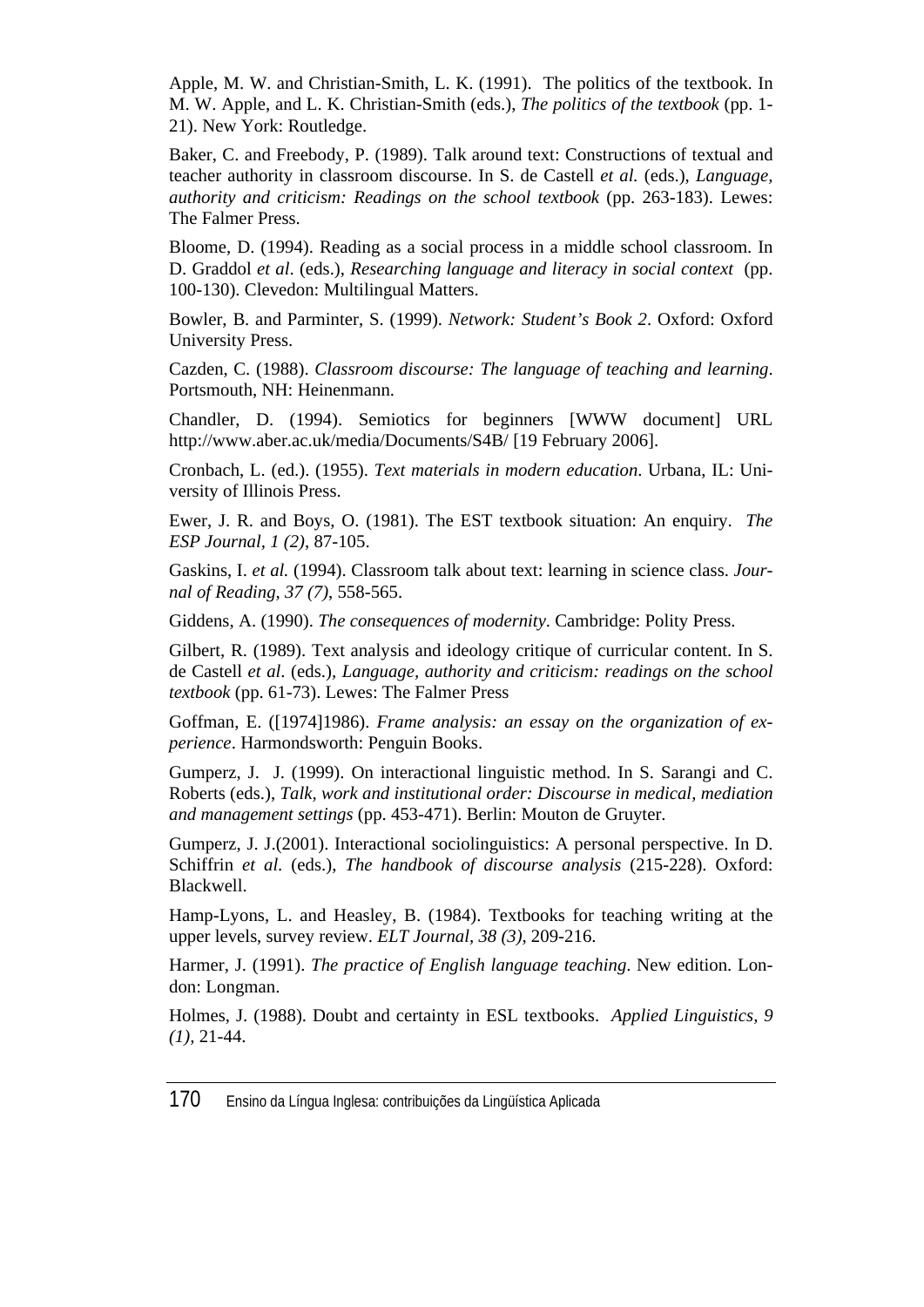Hutchinson, T. and Torres, E. (1994). The textbook as agent of change. *ELT Journal 48 (4)*, 315-328.

Hyland, K. (1994). Hedging in academic writing and EAP textbooks. *English for Specific Purposes, 13 (3)*, 239-256.

Jacobs, G. and Ball, J. (1996). An investigation of the structure of group activities in ELT coursebooks. *ELT Journal, 50 (2),* 99-107.

Johnsen, E. B. (1993). *Textbooks in the kaleidoscope: A critical survey of literature and research on educational texts*. Oslo: Scandinavian University Press.

Jones, K. (2000). Becoming just another alphanumeric code: farmers' encounters with the literacy and discourse practices of agricultural bureaucracy at the livestock auction. In D. Barton *et al.* (eds.), *Situated literacies: reading and writing in context* (pp. 70-90). London: Routledge.

Kramsch, C. (1988). The cultural discourse of foreign language textbooks. In A. Singerman (ed.), *Toward a new integration of language and culture. Northeast Conference Reports 1988* (pp. 63-88). Middlebury: Northeast Conference.

Littlejohn, A. (1998). The analysis of language teaching materials: inside the Trojan Horse. In B. Tomlinson (ed.), *Materials development in language teaching* (pp. 190-216). Cambridge: Cambridge University Press.

Littlejohn, A. and Hicks, D. (1996). *Cambridge English for the world: Student's Book One*. Cambridge: Cambridge University Press.

Maybin, J. (1994). Children's voices: Talk, knowledge and identity. In D. Graddol *et al*. (eds), *Researching language and literacy in social context* (pp. 131-150). Clevedon: Multilingual Matters.

Maybin, J. and Moss, G. (1993). Talk about texts: Reading as a social event. *Journal of Research in Reading 16 (2)*, 138-147

Mercer, N. (2001). Language for teaching a language. In C. Candlin and N. Mercer (eds.), *English language teaching in its social context: A reader* (pp. 243-257). London: Routledge.

Newman, D. *et al*. (1989). *The construction zone: Working for cognitive change in school*. New York: Cambridge University Press.

Nunan, D. (1991). *Language teaching methodology: a textbook for teachers*. Hertfordshire: Prentice Hall.

Olson, D. (1994). *The world on paper: The conceptual and cognitive implications of writing and reading*. Cambridge: Cambridge University Press.

O'Neill, R. (1982). Why use textbooks? *ELT Journal 36 (2)*, 104-111.

Reddy, M. (1979). The conduit metaphor. In A. Ortony (ed.), *Metaphor and thought*. Cambridge: Cambridge University Press.

Richards, J. (1993). Beyond the textbook: The role of commercial materials in language teaching. *RELC Journal, 24 (1)*, 1-14.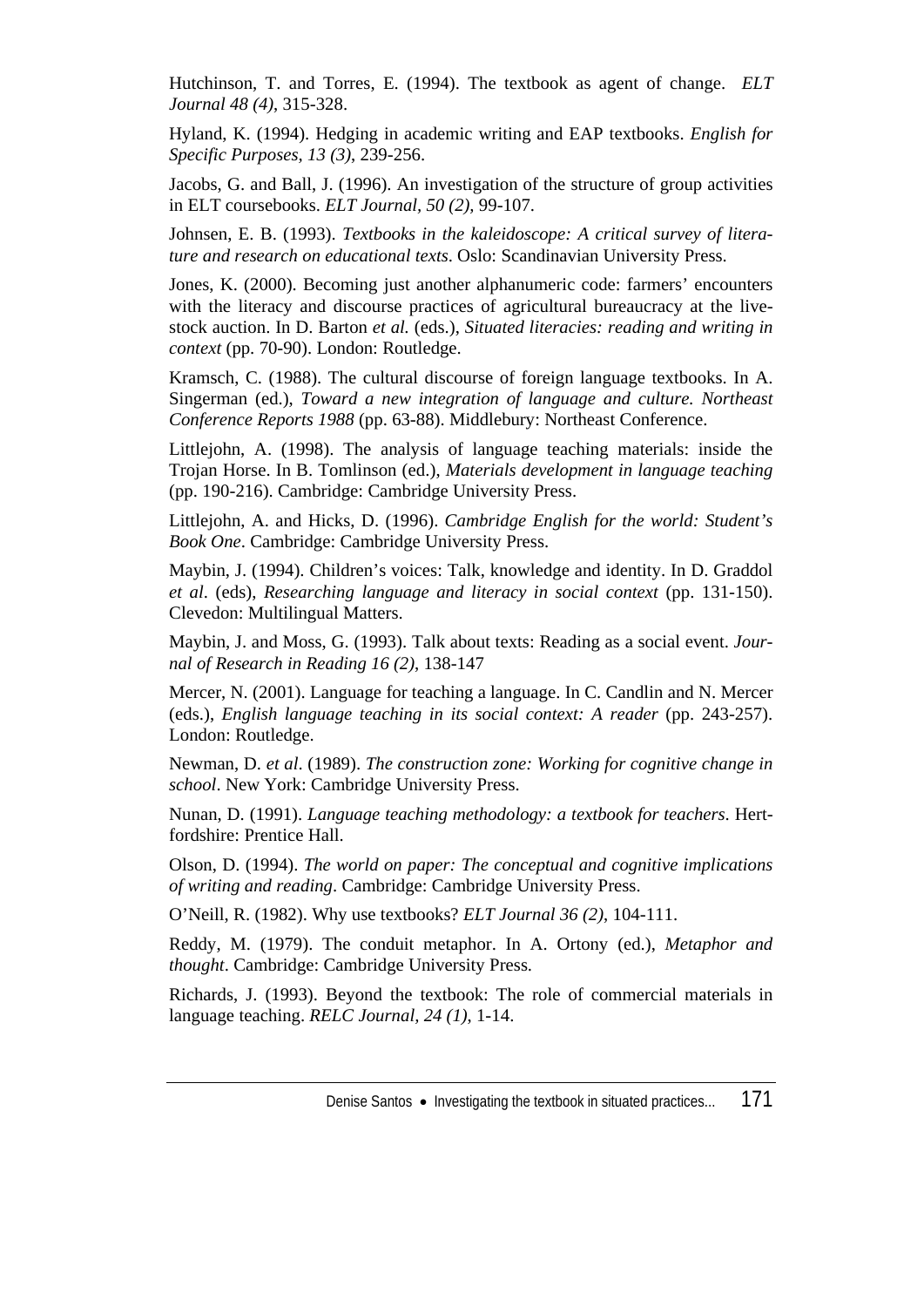Richards, J. (2001). *Curriculum development in language teaching*. Cambridge: Cambridge University Press.

Santos, D. (2002). Learning English as a foreign language in Brazilian elementary schools: Textbooks and their lessons about the world and about learning. *Paradigm, 2 (5)*, 25-38.

Santos, D. (2004). *A study of the textbook in literacy events: discourse, literacies and EFL in an educational community*. Unpublished PhD thesis. The University of Reading.

Santos, D. (2006). Framing the textbook in classroom events. *Folio* 11/1: 14-19.

Sercu, L. (2000). Textbooks. In M. Byram (ed.), *Routledge Encyclopedia of language teaching and learning* (pp. 626-628). London: Routledge.

Tannen, D. ([1979]1993). What's in a frame? Surface evidence for underlying expectations. In D. Tannen (ed.), *Framing in discourse* (pp. 14-56). New York: Oxford University Press.

Tomlinson, B. (ed.). (1998). *Materials development in language teaching*. Cambridge: Cambridge University Press.

Tomlinson, B. (1999). Developing criteria for evaluating L2 materials. *IATEFL Issues, February-March, issue number 147*, 10-13.

Tusting, K. (2000). The new literacy studies and time: an exploration. In D. Barton *et al.* (eds.), *Situated literacies: reading and writing in context* (pp. 35-53). London: Routledge.

van Dijk, T. (1981). Discourse studies and education. In *Applied Linguistics, 2 (1*), 1-26.

Venezky, R. (1992). Textbooks in schools and society. In P. Jackson (ed.), *Handbook of research on curriculum: A project of the American Educational Research Association* (pp. 436-461). New York: Macmillan.

Williams, M. (1988). Language taught for meetings and language used in meetings: Is there anything in common? *Applied Linguistics, 9 (1),* 45-55.

Wong, J. (2002). "Applying" conversation analysis in applied linguistics: Evaluating dialogue in English as a second language textbooks. *International Review of Applied Linguistics (IRAL), 40 (1)*, 37-60.

Woodward, A. (1993). Introduction: Learning from textbooks. In B. Britton *et al.* (eds.), *Learning from textbooks: Theory and practice* (pp. vii-x). Hillsdale, NJ: Lawrence Erlbaum Associates.

Woodward, A. (1994). Textbooks. In T. Hus'en and N. Postlethwaite (eds.), *The International Encyclopedia of Education, Volume 11* (pp. 6366-6371). Oxford: Pergamon.